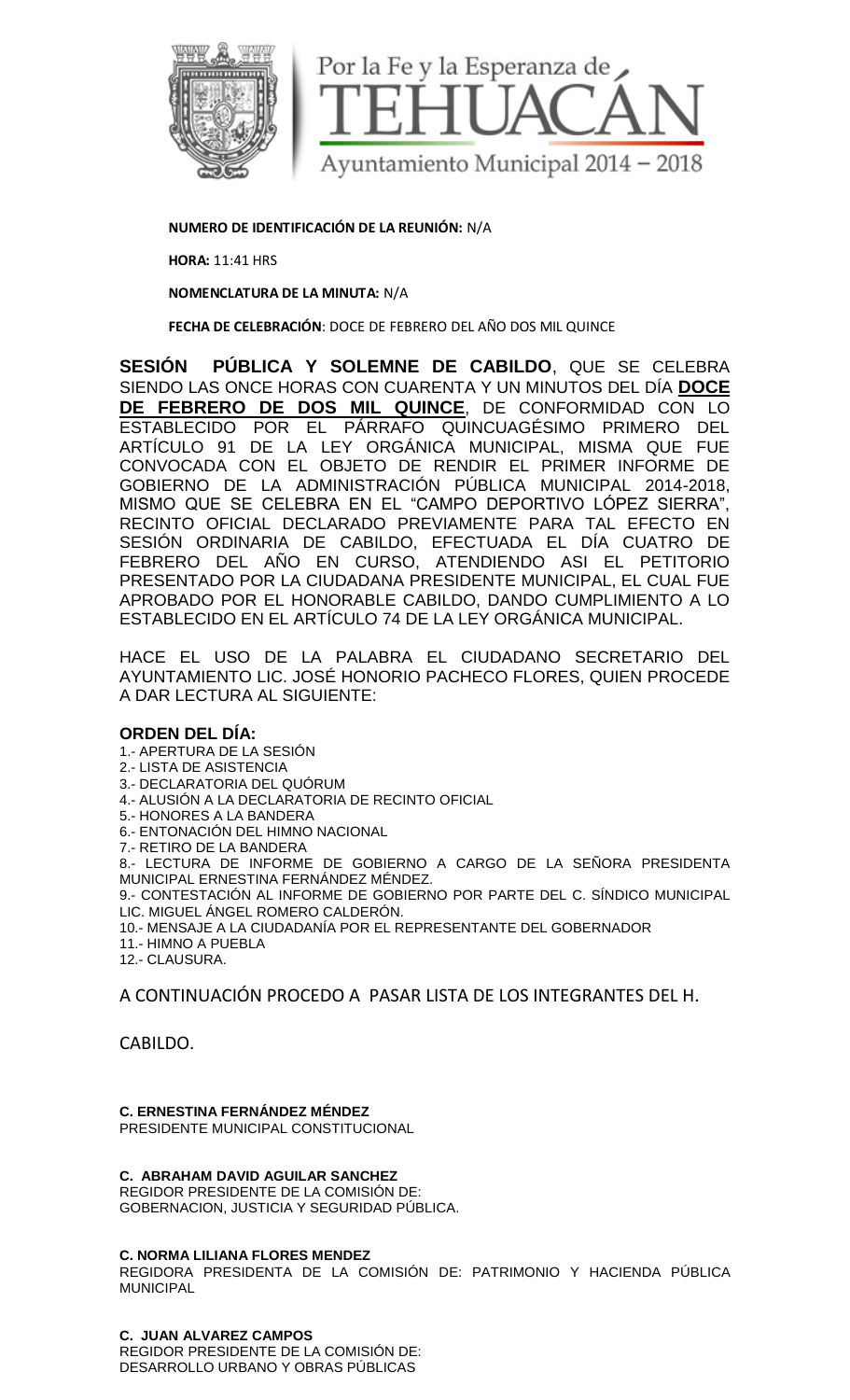### **C. PIOQUINTO APOLINAR LEYVA**

REGIDOR PRESIDENTE DE LA COMISIÓN DE: SERVICIOS PUBLICOS MUNICIPALES

### **C. JESUS AMADOR HERNANDEZ MARTINEZ**

REGIDOR PRESIDENTE DE LA COMISIÓN DE: INDUSTRIA, COMERCIO, AGRICULTURA Y GANADERIA

#### **C. CLAUDIA OROZCO LOPEZ**

REGIDORA PRESIDENTA DE LA COMISIÓN DE: ECOLOGIA Y MEDIO AMBIENTE

### **C. MARTHA GARCIA DE LA CADENA ROMERO**

REGIDORA PRESIDENTA DE LA COMISIÓN DE SALUBRIDAD Y ASISTENCIA PÚBLICA

### **C. GLADYS GUADALUPE MARTINEZ GONZALEZ**

REGIDOR PRESIDENTA DE LA COMISIÓN DE: EDUCACIÓN PÚBLICA **C. PALOMA NOVELO ALDAZ** REGIDORA PRESIDENTA DE LA COMISIÓN DE: NOMENCLATURA.

### **C. JOSÉ BERNARDO POZOS GUTIERREZ**

REGIDOR PRESIDENTE DE LA COMISIÓN DE: CULTURA

#### **C. AMBROSIO LINARES AMAYO**

REGIDOR PRESIDENTE DE LA COMISIÓN DE: PATRIMONIO HISTÓRICO Y DEPORTES

### **C. VICTOR MANUEL RODRIGUEZ LEZAMA**

REGIDOR PRESIDENTE DE LA COMISIÓN DE: GRUPOS VULNERABLES, JUVENTUD Y EQUIDAD ENTRE GENEROS.

# **LIC. MIGUEL ANGEL ROMERO CALDERON**

SÍNDICO MUNICIPAL.

SEÑORA PRESIDENTE MUNICIPAL INFORMO A USTED QUE SE ENCUENTRAN PRESENTES TODOS LOS INTEGRANTES DEL H. CABILDO: POR LO QUE SE DECLARA LA EXISTENCIA DE QUÓRUM LEGAL, EN VIRTUD DE QUE ESTÁN PRESENTES LA TOTALIDAD DE LOS C.C. INTEGRANTES DE ESTE CABILDO, CONFORME A LO ESTABLECIDO POR EL ARTÍCULO 76 DE LA LEY ORGÁNICA MUNICIPAL.

PARA DAR CUMPLIMIENTO A LO ESTABLECIDO EN EL ARTÍCULO 74 PÁRRAFO PRIMERO, DE LA LEY ORGÁNICA MUNICIPAL, PREVIAMENTE FUE DECLARADO RECINTO OFICIAL LAS INSTALACIONES DEL CAMPO DEPORTIVO LÓPEZ SIERRA, EN SESIÓN DE CABILDO ORDINARIA, EFECTUADA EL DÍA 4 DE FEBRERO DEL AÑO EN CURSO, ATENDIENDO A LA SOLICITUD PRESENTADA POR LA C. PRESIDENTE MUNICIPAL, EL CUAL FUE APROBADO POR MAYORÍA DE VOTOS Y UNA ABSTENCIÓN.

CONTINUANDO CON EL DESARROLLO DE LA PRESENTE SESIÓN, PROCEDEREMOS A LLEVAR A CABO:

I.- HONORES A LA BANDERA

II.- ENTONACION DEL HIMNO NACIONAL

III.- RETIRO DE LA BANDERA

RUEGO A TODOS LOS PRESENTES PONERSE DE PIE, PARA RENDIR HONORES A NUESTRO LABARO PATRIO, ACTO SEGUIDO ENTONAREMOS NUESTRO HIMNO NACIONAL.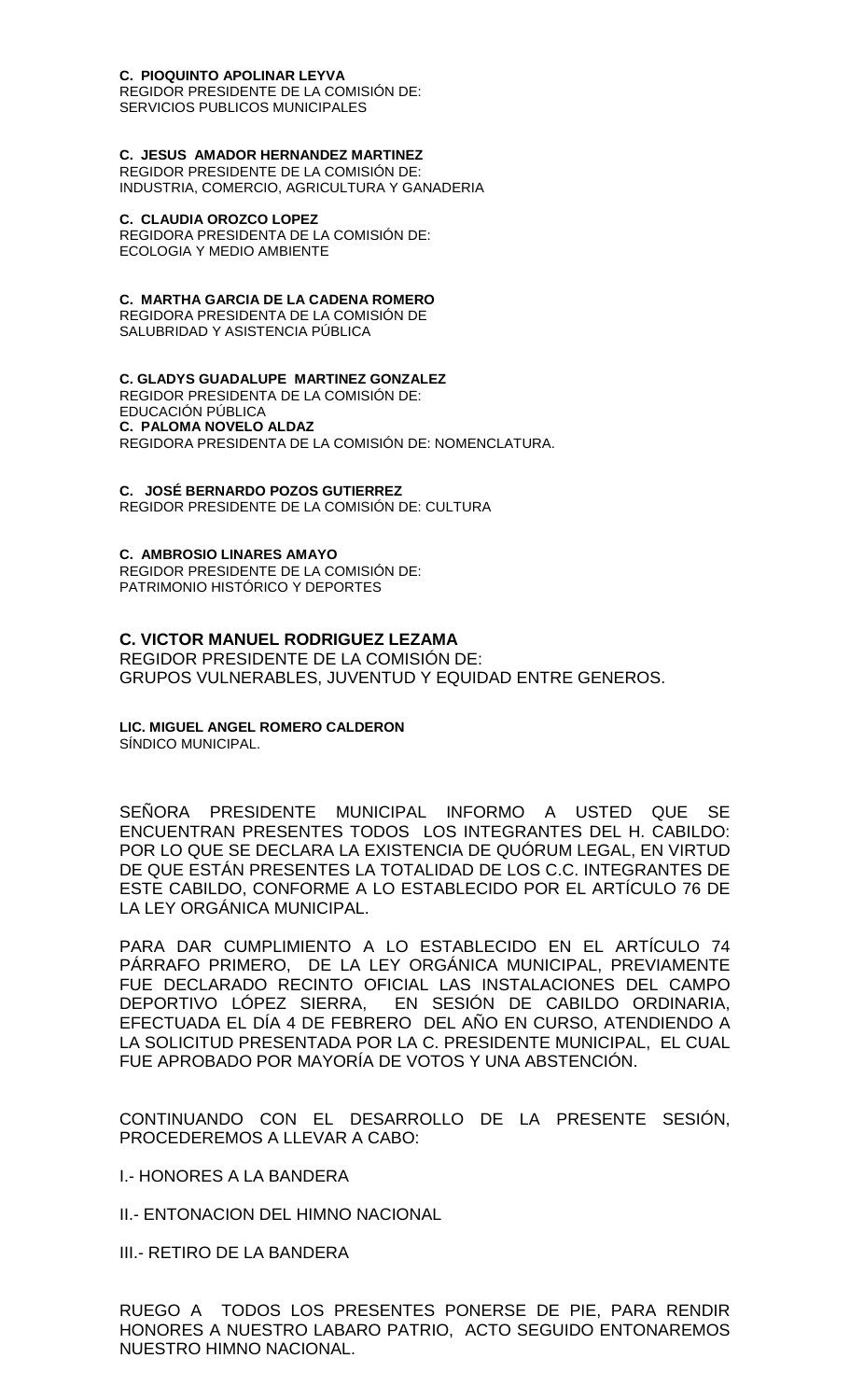SOLICITO A LOS PRESENTES CONTINUEN DE PIE, PARA QUE PROCEDAMOS AL RETIRO DE NUESTRA BANDERA NACIONAL.

UNA VEZ AGOTADO ESTE PUNTO, EL LIC. JOSÉ HONORIO PACHECO FLORES, MANIFIESTA:

EN CUMPLIMIENTO A LO DISPUESTO A LA FRACCIÓN QUINCUAGÉSIMA PRIMERA DEL ARTÍCULO 91 DE LA LEY ORGÁNICA MUNICIPAL, LA C. PRESIDENTE MUNICIPAL CONSTITUCIONAL C. ERNESTINA FERNÁNDEZ MÉNDEZ, PROCEDE A DAR LECTURA AL PRIMER INFORME DE GOBIERNO DE LA ADMINISTRACION PÚBLICA MUNICIPAL 2014-2018.

SEÑORA PRESIDENTE TIENE USTED EL USO DE LA PALABRA.

HACE USO DE LA PALABRA LA C. ERNESTINA FERNÁNDEZ MÉNDEZ, QUIEN PROCEDE A DAR LECTURA AL PRIMER INFORME DE GOBIERNO:

SALUDO CON APRECIO, AL LICENCIADO **RAUL SALVADOR AGUIRRE VALENCIA, DIRECTOR GENERAL DE LA SECRETARÍA DE COMUNICACIONES Y TRASPORTES,** QUE HOY NOS ACOMPAÑA EN REPRESENTACIÓN DE NUESTRO PRESIDENTE DE LA REPÚBLICA, LICENCIADO ENRIQUE PEÑA NIETO,

LE PIDO SEA USTED PORTAVOZ, Y HAGA LLEGAR A LOS PINOS EL ENORME AGRADECIMIENTO, QUE TEHUACÁN LE MUESTRA POR LOS APOYOS RECIBIDOS. AGRADEZCO LA DISTINGUIDA PRESENCIA, EN REPRESENTACION DEL GOBERNADOR DEL ESTADO, **AL SECRETARIO DE SALUD LICENCIADO ROBERTO RIVERO TREWARTHA**, TEHUACÁN LO RECIBE CON RESPETO Y GRATITUD.

DOY LA BIENVENIDA A FUNCIONARIOS DE LOS DIFERENTES ÓRDENES DE GOBIERNO QUE NOS ACOMPAÑAN, AL SEÑOR OBISPO DE TEHUACAN MARIO ESPINOZA CONTRERAS, A LOS RECTORES DE LAS DIFERENTES UNIVERSIDADES QUE HOY NOS ACOMPAÑAN, EMPRESARIOS, A TODOS LOS DISTINGUIDOS TEHUACANEROS Y NATURALMENTE, A LOS AMIGOS DE LOS MEDIOS DE COMUNICACIÓN POR SU PROFESIONALISMO Y DISPOSICIÓN PARA DAR A CONOCER EL TRABAJO REALIZADO, A TODOS LOS PRESENTES MUCHAS GRACIAS.

HACER UN RECUENTO DEL TRABAJO REALIZADO A LO LARGO DE 365 DÍAS, ES UNA GRAN OPORTUNIDAD PARA VALORAR LO QUE LOGRA LA SUMA DE ESFUERZOS EN PRO DE UN OBJETIVO COMÚN: **EL SERVIR A TEHUACÁN**.

LA VERDADERA FUERZA DE UN SERVIDOR PÚBLICO SE MIDE POR LA GRANDEZA Y EL APOYO DE SU GENTE.

AGRADEZCO LA OPORTUNIDAD QUE ME DIERON LOS TEHUACANEROS, AL DEJAR QUE EL PROYECTO QUE ABANDERO DIRIJA LOS DESTINOS DE UN MUNICIPIO QUE HA DEMOSTRADO, CON EL PASO DE LOS AÑOS, SER UN REFERENTE EN EL ESTADO DE PUEBLA.

CON ENTUSIASMO ASUMÍ, UNA DE LAS RESPONSABILIDADES Y COMPROMISOS MÁS IMPORTANTES DE MI VIDA POLÍTICA CON LA SOCIEDAD TEHUACANERA.

COMPARTO CON TODOS USTEDES COMO TESTIGOS, LO HONRADA QUE ME SIENTO AL HABER ASUMIDO ESTA RESPONSABILIDAD, QUE POR PRIMERA VEZ EN LA HISTORIA DE TEHUACÁN, SE LE CONFIERE A UNA MUJER: **SER PRESIDENTA MUNICIPAL DE ÉSTA, NUESTRA TIERRA.**

MI COMPROMISO ES DOBLEMENTE FUERTE, PORQUE EL ASUMIR LA RESPONSABILIDAD QUE CONLLEVA SER LA PRIMERA PRESIDENTA EN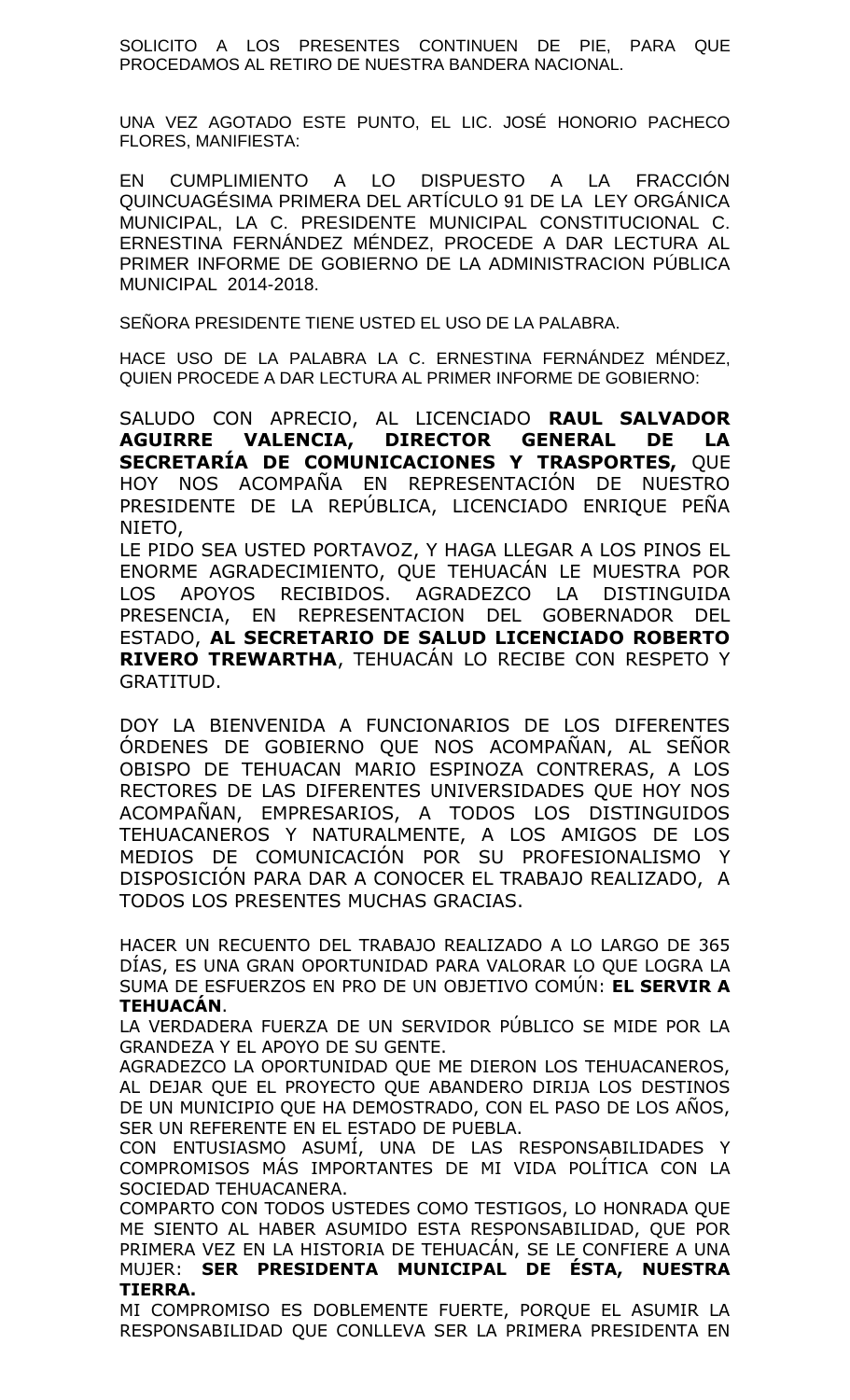LA HISTORIA DE TEHUACÁN, REPRESENTA COMO MUJER UN GRAN LOGRO, PERO SOBRE TODO UN GRAN RETO.

HAGO PARTICIPES DE ELLO A TODAS Y CADA UNA DE LAS MUJERES QUE CON TRABAJO, DEDICACIÓN Y RESULTADOS, HEMOS GANADO ESPACIOS EN LOS DIFERENTES ASPECTOS DE LA VIDA PÚBLICA EN NUSTRO PAÍS, GRACIAS COMPAÑERAS.

HE TRABAJADO Y TRABAJARÉ CON LEALTAD, DISCIPLINA Y CONVICCIÓN, CON EL ÚNICO OBJETIVO DE RESPONDER CON HECHOS A LA CONFIANZA DE QUIENES SE SUMARON, Y DEMOSTRAR A LOS QUE DUDARON, QUE CUANDO LO QUE MUEVE A UN PROYECTO ES LA FE Y LA ESPERANZA DE CONSTUIR UN MUNICIPIO, DONDE LAS OPORTUNIDADES REALMENTE SEAN PARA TODOS,

### **"SE LOGRAN RESULTADOS COMO LOS QUE HOY COMPARTO CON TODOS USTEDES."**

ESTA ADMINISTRACÍON HA PERMITIDO ALZAR LA VOZ DE LAS CLASES POPULARES, QUE HAN CONSOLIDADO IDEOLOGÍAS DE LAS VERDADERAS TRANSFORMACIONES, DE LAS DECISIONES DE NUESTRO MUNICIPIO; DE LAS EXPRESIONES DE MUJERES, JÓVENES, PROFESIONISTAS, EMPRESARIOS, TAXISTAS, MIGRANTES, OBREROS Y TODOS AQUELLOS QUE A TRAVÉS DE SU ESFUERZO DIARIO, HACEN DE TEHUACÁN Y DE SUS JUNTAS AUXILIARES, UN MUNICIPIO QUE HOY SE ENCUENTRA EN UN LUGAR DESTACADO DE ENTRE LOS 217 QUE INTEGRAN NUESTRA ENTIDAD.

MI COMPROMISO ES ATENDER LAS NECESIDADES DE NUESTRO MUNICIPIO, SIN DISTINGO DE COLORES, IDEOLOGÍAS, Y MUCHO MENOS, CLASES SOCIALES; TENEMOS UN MUNICIPIO CON GENTE VALIOSA, LÍDERES REALES, HOMBRES Y MUJERES ORGULLOSOS DE NUESTRAS RAÍCES.

NO DETENDREMOS LA LUCHA POR FORTALECER Y CONJUNTAR ESFUERZOS.

NOS SUMAMOS AL EXTRAORDINARIO TRABAJO QUE VIENEN REALIZANDO EL GOBIERNO FEDERAL Y ESTATAL; Y SEGUIREMOS TRABAJANDO EN CONJUNTO CON LAS DEPENDENCIAS Y PODERES LEGISLATIVO Y JUDICIAL, PARA FORTALECER AQUELLOS TEMAS QUE EN EL MOMENTO EN EL QUE LE DUELA A NUESTRA GENTE, DEJAN DE SER POLITICAS PÚBLICAS, PARA CONVERTIRSE EN COMPROMISOS PARA ESTA ADMINISTRACIÓN.

REITERO MI FE Y ESPERANZA EN EL PROYECTO QUE DESDE HACE AÑOS COMENZÓ, NO SÓLO DESDE LA CAMPAÑA, SI NO DESDE QUE LAS NECESIDADES DE NUESTRA GENTE, SE CONVIRTIERON EN MI ESTANDARTE.

HOY LAS PROPUESTAS DE CAMPAÑA SON HECHOS, HECHOS QUE COMPARTIMOS CON ORGULLO.PORQUE SON PARA TODOS, PARA QUIENES SOMOS Y SEGUIREMOS SIENDO EL CORAZÓN DE TEHUACAN, SUS 12 JUNTAS AUXILIARES Y 2 INSPECTORÍAS.

SER PRESIDENTA MUNICIPAL, VA MÁS ALLÁ DE SÓLO ADMINISTRAR ADECUADAMENTE LOS RECURSOS DEL AYUNTAMIENTO,

ES ACTUAR DE FORMA EQUITATIVA PARA PROPICIAR EL DESARROLLO DE TODOS LOS SECTORES DE FORMA PLURAL Y VISIONARIA;

**RECONOCIENDO EL APOYO DE MI CABILDO, CON EL CUAL HEMOS LLEGADO A ACUERDOS QUE HAN PERMITIDO LOS LOGROS QUE HOY COMPARTO CON USTEDES,**

SIENDO SENSIBLES ANTE LAS CAUSAS QUE MÁS LE DUELEN A NUESTRA GENTE, SIN PERDER EL RUMBO Y LA CERTEZA EN LAS DECISIONES, PARA AFRONTAR LOS PROBLEMAS DE FORMA EFICIENTE.

EN CUMPLIMIENTO CON LO ESTABLECIDO EN EL ARTÍCULO 91 FRACCIÓN LI DE LA LEY ORGÁNICA MUNICIPAL VIGENTE PARA EL ESTADO DE PUEBLA, INFORMO A USTEDES LA SITUACIÓN QUE GUARDA LA ADMINISTRACIÓN PÚBLICA, LOS AVANCES Y LOGROS DEL PLAN DE DESARROLLO MUNICIPAL Y LAS LABORES REALIZADAS EN EL ANO 2014.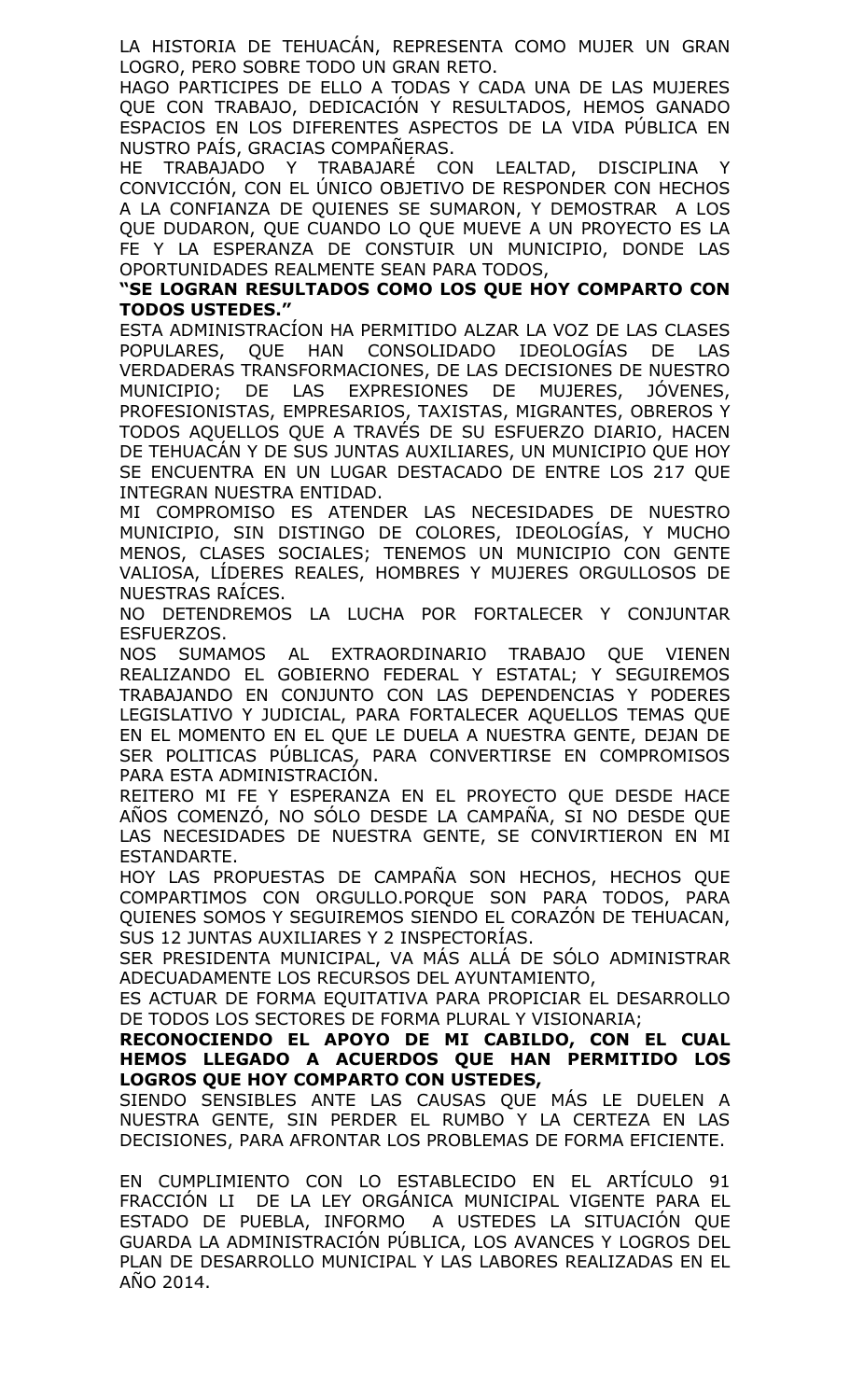# **SEGURIDAD PÚBLICA**

LA SEGURIDAD PÚBLICA ES UNA RESPONSABILIDAD QUE LAS AUTORIDADES DEBEMOS GARANTIZAR.

SABEMOS DE HECHOS TAN LAMENTABLES QUE NOS HAN LASTIMADO, Y ESTA ADMINISTRACIÓN NO SE HA MANTENIDO AL MARGEN, **POR EL CONTRARIO,** HEMOS PUESTO PRINCIPAL ATENCIÓN EN ATACAR EL PROBLEMA DE RAÍZ.

POR ELLO, SUMAMOS ESFUERZOS CON LOS DIFERENTES ÓRDENES DE GOBIERNO:

ESTATALES Y FEDERALES PARA HACER FRENTE CONTRA LA INSEGURIDAD.

HEMOS DESTINADO EN ESTE PRIMER AÑO DE TRABAJO, **23 MILLONES 637 MIL 208 PESOS** PARA MEJORAR LA SEGURIDAD PÚBLICA DE TEHUACÁN.

ESPECIAL RECONOCIMIENTO MERECEN LOS HOMBRES Y MUJERES QUE SALVAGUARDAN A NUESTRO MUNICIPIO.

COMO AYUNTAMIENTO, Y CON RECURSOS DE PROGRAMAS ESTATALES Y FEDERALES COMO EL SUBSEMUN, FORTAMUN Y RAMO 33, NOS HEMOS ESFORZADO POR ENTREGAR LAS HERRAMIENTAS NECESARIAS A NUESTRO EQUIPO DE POLICÍAS CON LA ADQUISICIÓN DE:

- **472** UNIFORMES COMPLETOS
- **EQUIPO** DE RADIOS Y COMUNICACIÓN
- **291** CHALECOS ANTIBALAS
- **20** PATRULLAS EQUIPADAS PARA REFORZAR EL PARQUE VEHICULAR
- **ASÍ** COMO 22 MOTOCICLETAS QUE PERMITEN EL ACCESO RÁPIDO Y EFECTIVO A ZONAS DE ACCESO COMPLICADO
- **Y SE** CAPACITÓ A 330 ELEMENTOS.

TODO ELLO PARA CONFORMAR UN EFICIENTE EQUIPO QUE PUEDA RESPONDER ANTE SITUACIONES DE RIESGO, PERO SOBRE TODO, **QUE NUESTRA GENTE SE SIENTA PROTEJIDA Y SEGURA EN NUESTRO MUNICIPIO.**

TENEMOS CLARO QUE LA SEGURIDAD NO SÓLO DEPENDE DE LOS CUERPOS POLICIACOS, SINO TAMBIÉN DE CADA UNO DE LOS HABITANTES, YA QUE EN CASA ES DONDE SE FORTALECEN LOS VALORES QUE PERMITEN UNA SANA CONVIVENCIA.

POR ELLO, SE HAN IMPARTIDO MÁS DE 208 HORAS DE CAPACITACIÓN, TALLERES Y PLÁTICAS CON VECINOS, JÓVENES Y NIÑOS, CON LA FINALIDAD DE CUBRIR EL MAYOR NÚMERO DE COLONIAS, CAPACITAMOS A MÁS DE 2 MIL 500 HABITANTES EN EL PROGRAMA DE VECINO VIGILANTE.

DESTACANDO LOS TRABAJOS EN LOS FRACCIONAMIENTOS:

- INVONAVIT VENUSTIANO CARRANZA,
- FRAILES 1,2 Y 3
- AGUA BLANCA 1, 2 Y 3
- VILLAS UNIVERSIDAD
- LA JOYA
- VISTA NATURA
- EL LUCERO
- HACIENDA LA ESPERANZA
- NIÑOS HÉROES
- VALLE DEL ÁNGEL
- Y LA CANTERA

ASÍ COMO EN JUNTAS AUXILIARES E INSPECTORIAS; Y LAS COLONIAS:

- OBSERVATORIO
- NICOLÁS BRAVO
- SANTA CECILIA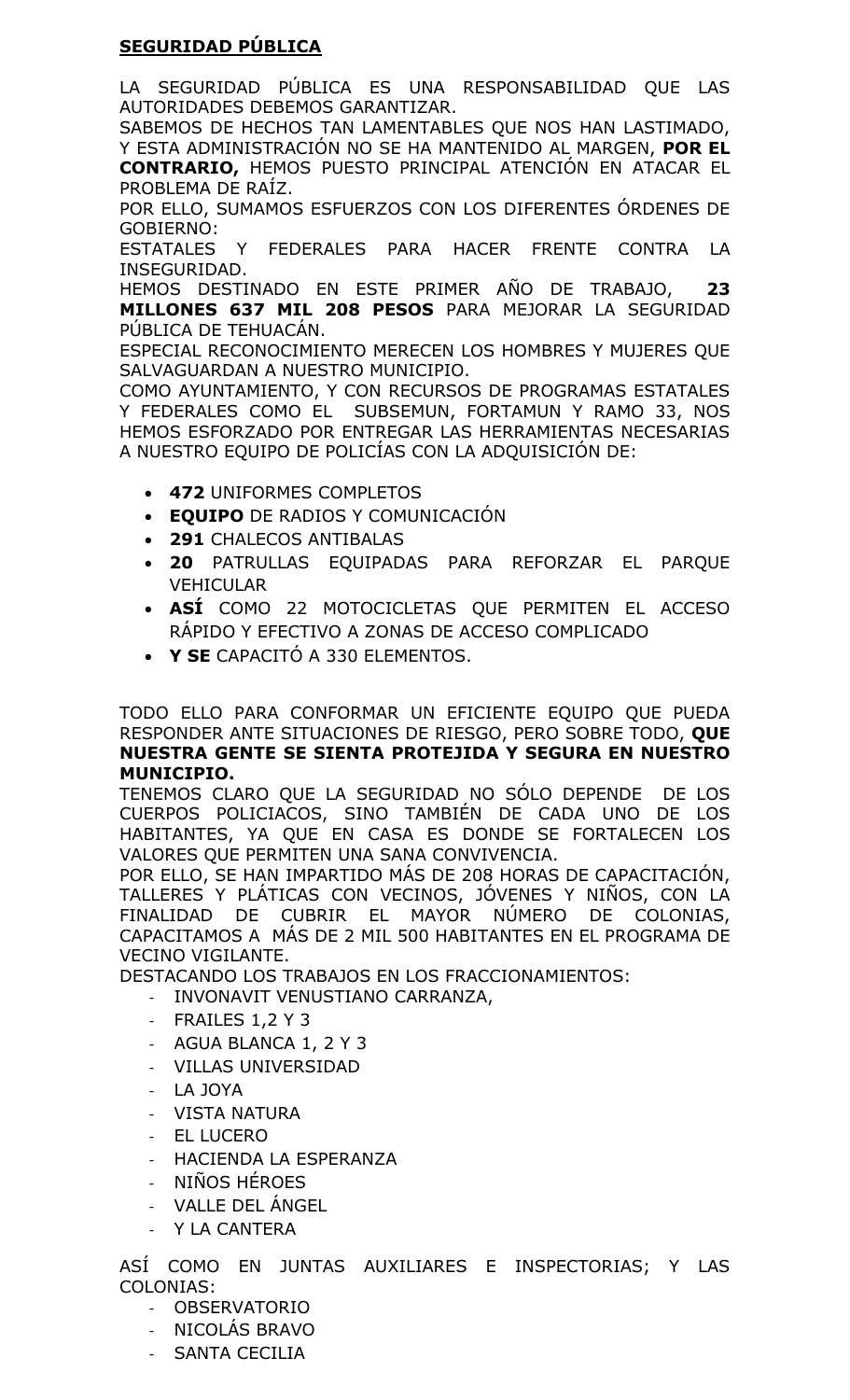- **AVIACIÓN**
- FRANCISCO SARABIA
- PARAÍSO DE JESÚS
- LOS REYES
- PURÍSIMA
- LIBERTAD
- BENITO JUÁREZ
- IGNACIO ZARAGOZA
- FRANCISCO VILLA
- TEPEYAC
- GRANJAS DE ORIENTE
- LA PAZ
- Y EMILIANO ZAPATA

MIL 600 JÓVENES PARTICIPARON EN TALLERES DE ELECTRICIDAD, DIBUJO, PLOMERÍA, MÚSICA, CARPINTERÍA Y REPOSTERÍA, CON EL PROGRAMA POR UN TEHUACÁN SEGURO.

QUIERO HACER PÚBLICO EL RECONOCIMIENTO PARA EL GOBIERNO FEDERAL QUE ENCABEZA NUESTRO PRESIDENTE DE LA REPUBLICA, LICENCIADO ENRIQUE PEÑA NIETO, QUIEN ATENDIENDO LA SOLICITUD DE NUESTRO MUNICIPIO, PUSO EN MARCHA LA CONSTRUCCIÓN DEL CENTRO DE PREVENCIÓN DEL DELITO DE "EL RIEGO", COMO UN MODELO A REPLICAR EN LOS DIVERSOS MUNICIPIOS QUE POR SUS CARACTERÍSTICAS ECONÓMICAS, SOCIALES Y CIRCUNSTANCIALES, LO NECESITEN.

EN REFUERZO PARA BAJAR EL ÍNDICE DE DELITOS, LA DIRECCIÓN DE SEGURIDAD PÚBLICA ATENDIÓ A 16 MIL 452 ESTUDIANTES, EN EL PROGRAMA PREVENCIÓN DE CONDUCTAS ANTISOCIALES.

LA CENTRAL DE EMERGENCIA Y RESPUESTA INMEDIATA ATENDIÓ ALREDEDOR DE 379 MIL 573 LLAMADAS EN 2014.

FUERON CONSULTADOS 5 MIL 505 VEHÍCULOS EN EL PROGRAMA PLATAFORMA MÉXICO, PARA VERIFICAR REPORTES DE ROBO.

LA POLICÍA MUNICIPAL REALIZÓ 87 OPERATIVOS POLICIALES, EN COORDINACIÓN CON DEPENDENCIAS ESTATALES Y FEDERALES.

QUIERO AGRADECER DE FORMA ESPECIAL AL 24 REGIMIENTO DE CABALLERÍA, QUE ENCABEZA **EL CORONEL JAIME CONTRERAS CHAVEZ,** POR TODO EL APOYO BRINDADO A NUESTRO MUNICIPIO.

LA DIRECCIÓN DE TRÁNSITO MUNICIPAL ATENDIÓ MIL 843 SERVICIOS ORDINARIOS, 544 EXTRAORDINARIOS Y 49 ESPECIALES.

EL OPERATIVO RADAR, DE LA DIRECCIÓN DE TRÁNSITO MUNICIPAL ESTÁ VIGENTE PARA REPRENDER A QUIENES REBASEN LOS LÍMITES DE VELOCIDAD ESTABLECIDOS.

CONSTRUIMOS **250** SEÑALES INFORMATIVAS, PREVENTIVAS Y RESTRICTIVAS DE TIPO VERTICAL.

MARCAMOS **16** CAJONES DE ESTACIONAMIENTO PARA PERSONAS CON DISCAPACIDAD, E IMPARTIMOS **378** PLÁTICAS DE NORMAS Y REGLAS DE SEGURIDAD.

CON ESTAS MEDIDAS HEMOS FORTALECIDO AL MUNICIPIO Y SEGUIREMOS RESPONDIENDO PARA ACTUAR DE FORMA INMEDIATA Y CON DECISIÓN, ANTE EL COMBATE A LA INSEGURIDAD, FENÓMENO DEL QUE HOY, **NINGUNA ENTIDAD SE ENCUENTRA EXENTA.**

# **OBRA PÚBLICA**

LA OBRA PÚBLICA NO SÓLO SIGNIFICA CONSTRUIR CALLES O IMAGEN URBANA, EL IMPACTO SOCIAL VA MUCHO MÁS ALLÁ, SIGNIFICA CREAR PUENTES Y ACERCAR A LAS COMUNIDADES, COLONIAS Y JUNTAS AUXILIARES MÁS ALEJADAS A LA CABECERA, PERMITIENDO CON ELLO LA FACILIDAD EN EL TRÁFICO Y MEJORA EN LOS ACCESOS AL DESARROLLO ECONÓMICO, ASÍ COMO PARA LA MEJOR COMUNICACIÓN ENTRE NUESTROS HABITANTES.POR ELLO, EN LO QUE VA DEL PRIMER AÑO DE MI ADMINISTRACIÓN, HEMOS EJERCIDO 268 MILLONES 859 MIL 808 PESOS PARA PONER EN MARCHA MIL 840 OBRAS PÚBLICAS.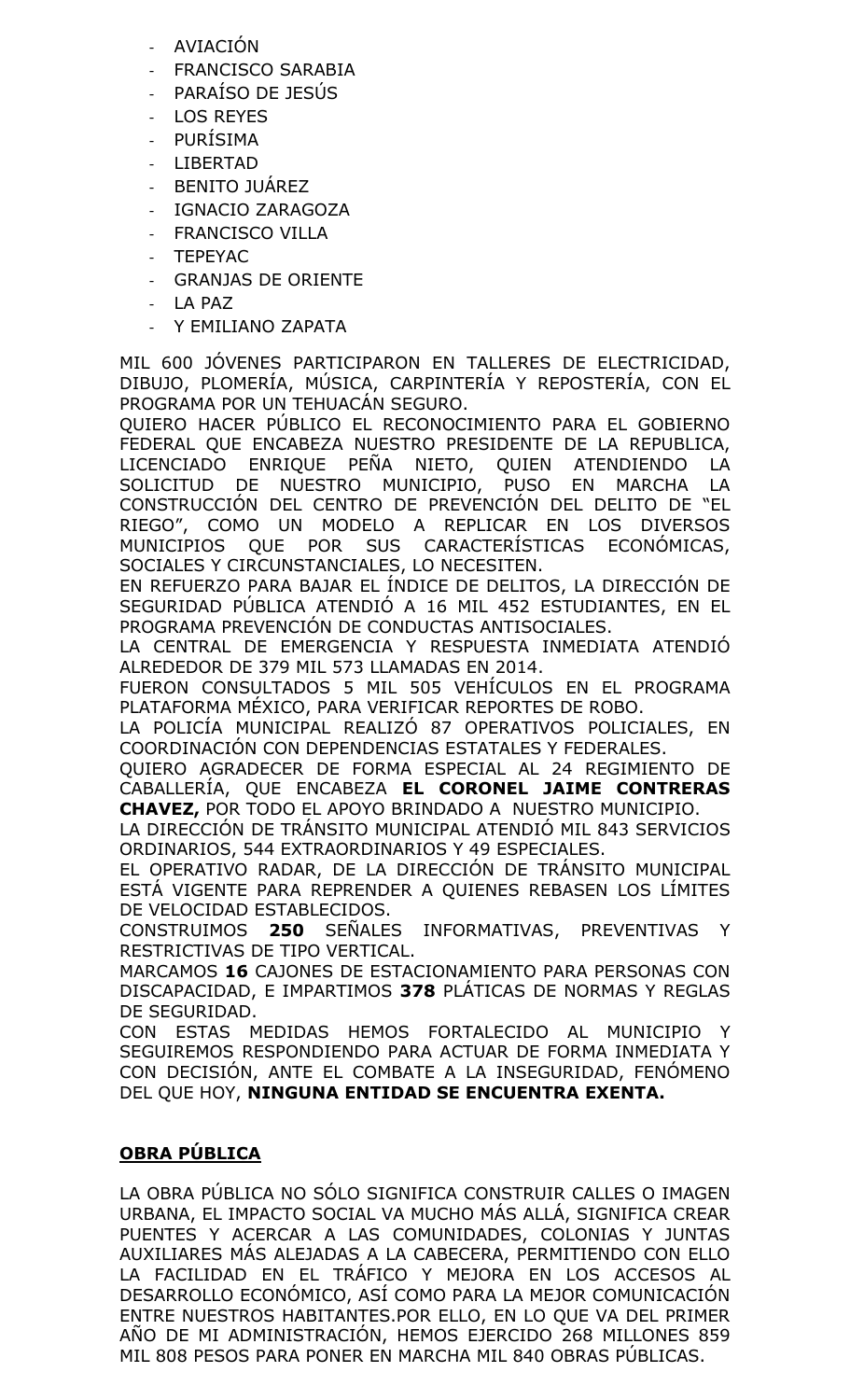HOY MÁS DE 75 MIL 591 TEHUACANEROS HAN SIDO BENEFICIADOS CON EL ADOQUINAMIENTO DE SUS CALLES, MISMAS QUE TAMBIÉN CUENTAN CON BANQUETAS Y GUARNICIONES PARA MAYOR SEGURIDAD DE LA GENTE.

AL DÍA DE HOY SUMAN 198 CALLES DEL MUNICIPIO QUE LUCEN DISTINTAS Y LO MEJOR, BENEFICIAN A LOS TEHUACANEROS QUE EN ELLAS TIENEN SU HOGAR, O REPRESENTAN SU CAMINO PARA LLEGAR A SU DESTINO.

ALGUNAS DE ELLAS SON:

- COLONIA REVOLUCIÓN
- **TEPEYAC**
- SAN NICOLÁS TETITZINTLA
- MÉXICO SUR
- **ARBOLEDAS**
- JORGE CARREÑO
- NIÑOS HÉROES
- **AEROPUERTO**
- LA PURISIMA
- **SAN RAFAEL**
- **GUADALUPE**
- LUIS DONALDO COLOSIO
- LINDA VISTA
- JARDINES DE TEHUACÁN
- SAN LORENZO TEOTIPILCO
- LA HUIZACHERA
- 3 DE MAYO
- LIBERTAD
- LOS REYES SAN ISIDRO
- SANTA ANA TELOXTOC
- EL EDÉN
- **OBSERVATORIO**
- SANTA CECILIA
- **CONTITUYENTES**
- Y NICOLÁS BRAVO

**LA ILUMINACIÓN** DE UN MUNICIPIO DISMINUYE DELITOS, ACCIDENTES Y SIN DUDA MEJORA LA IMAGEN URBANA, HOY MÁS DE 10 MIL TEHUACANEROS CUENTAN CON MEJOR ILUMINACIÓN EN SUS CALLES.

TRABAJAMOS POR ALUMBRAR LAS CALLES DE TEHUACÁN Y EN ESTE AÑO LOGRAMOS LA ELECTRIFICACIÓN DE LAS COLONIAS:

- PARAÍSO DE JESÚS
- RINCÓN DE LAS DONCELLAS
- MIGUEL ROMERO/ TERCERA PRIVADA DE LA 23 PONIENTE, 13 PONIENTE Y 9 PONIENTE
- NIÑOS HÉROES
- COLONIA GUADALUPE EN LA JUNTA AUXILIAR DE SAN PEDRO ACOQUIACO
- CRISTO REY DE LA LOCALIDAD DE LA MAGDALENA CUAYUCATEPEC
- Y CALLES DE LA LOCALIDAD DE SANTA ANA TELOXTOC

CUANDO HICE CAMPAÑA CAMINÉ TODAS LAS COLONIAS, LAS JUNTAS AUXILIARES E INSPECTORÍAS Y CON PROFUNDO DOLOR, VI A FAMILIAS ENTERAS SOBREVIVIENDO EN CONDICIONES POCO DIGNAS, ALGUNOS EN CASAS DE LÁMINA O MADERA CON TECHOS DE CARTÓN, OTROS EN CUARTOS MUY PEQUEÑOS SIN PISO O SIN PUERTAS; EN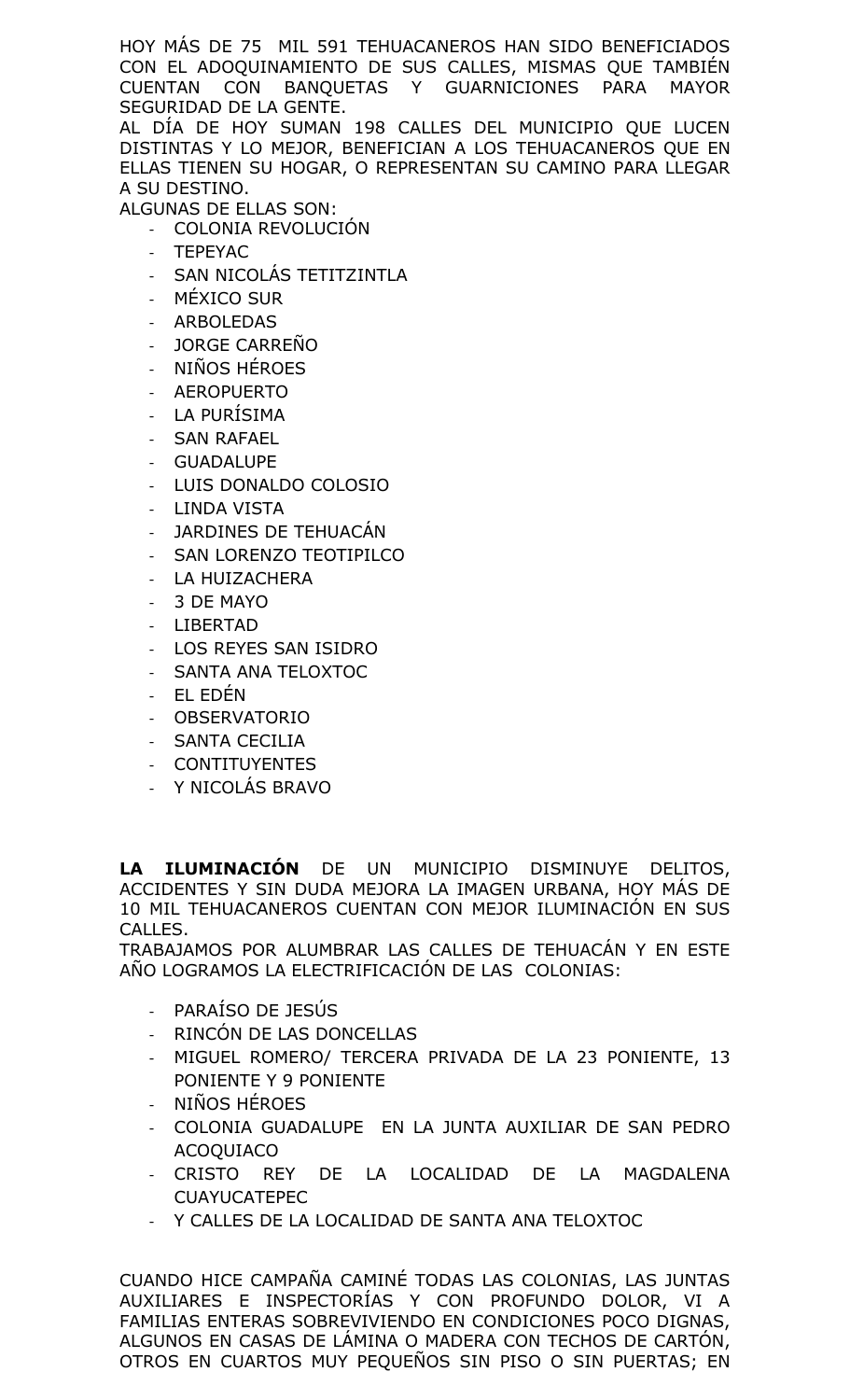ESOS MOMENTOS, **PENSÉ LO DIFÍCIL QUE ERA PARA ELLOS RESISTIR UNA TEMPORADA INVERNAL O PEOR AÚN, DE LLUVIA O FUERTES VIENTOS,** POR ELLO, DE LAS PRIMERAS ACCIONES QUE TOMÉ AL LLEGAR A ESTA PRESIDENCIA, FUE EL ATENDER A ESAS FAMILIAS QUE AÚN TRABAJANDO Y ESFORZÁNDOSE, NO LES ES POSIBLE CONSTRUIR UN LUGAR SEGURO DONDE VIVIR; POR ELLO CONSTRUIMOS **681 DORMITORIOS QUE BENEFICIAN A 2 MIL 724 PERSONAS EN SITUACIÓN DE EXTREMA POBREZA;** Y EN APOYO A VIVIENDAS ENTREGAMOS **785 TECHOS DIGNOS BENEFICIANDO**  LOS HOGARES DE **3 MIL 540** TEHUACANEROS, **TODO ELLO CON RECURSOS PROPIOS DEL AYUNTAMIENTO, "LOGRANDO LO QUE NINGUNA OTRA ADMISTRACIÓN HABÍA HECHO EN MATERIA DE OBRA SOCIAL."**

ESTOS BENEFICIOS SUMADOS A LOS **1500 DORMITORIOS ADICIONALES** QUE SE LOGRARON CONSTRUIR GRACIAS AL APOYO DEL GOBIERNO FEDERAL, ESTATAL Y MUNICIPAL.

AÚN EN PLENO AÑO 2015 EXISTEN LUGARES DONDE EL AGUA POTABLE NO LLEGA, POR ELLO ME COMPROMETÍ A GOBERNAR Y TRABAJAR PARA TODOS, POR ESA RAZON MI PRIORIDAD ES ATENDER LAS NECESIDADES BÁSICAS DE LOS TEHUACANEROS; Y CLARA MUESTRA SE REFLEJA EN LA AMPLIACIÓN, DE 10 MIL 686 METROS DE LA RED DE AGUA POTABLE, QUE OPTIMIZAN EL SERVICIO PARA 15 MIL 164 HABITANTES QUE HOY CUENTAN CON EL VITAL LÍQUIDO EN SUS CASAS.

ESTA NUEVA RED RECORRE LAS JUNTAS AUXILIARES DE:

- SAN DIEGO CHALMA
- SAN PABLO TEPETZINGO
- Y LA INSPECTORIA DE RANCHO CABRAS

HAY OBRA QUE NO SE VE, SIN EMBARGO SI NO LA TUVIÉRAMOS SERÍA UN GRAN PROBLEMA, UNA DE ELLAS ES EL TEMA ALCANTARILLADO, EN ESTE PRIMER AÑO MODERNIZAMOS 12 MIL 558 METROS EN LA COLONIA RINCÓN DE LAS DONCELLAS Y EN LA JUNTA AUXILIAR SAN CRISTOBAL TEPETEOPAN.

CON EL APOYO DEL GOBIERNO FEDERAL SE AMPLIÓ EL ALCANTARILLADO EN LA COLONIA GUADALUPE, PARAÍSO DE JESÚS Y LOMAS DE LA SOLEDAD COMO PARTE DEL PROGRAMA PARA EL DESARROLLO DE ZONAS PRIORITARIAS.

Y GRACIAS AL PROGRAMA DE CONTINGENCIAS ECONÓMICAS DEL RAMO 23, CONSTRUIMOS DRENAJE SANITARIO DE LA COLONIA VISTA HERMOSA.

## **EDUCACION**

SIEMPRE HE CREÍDO QUE LAS BASES DE UN DESARROLLO REAL ESTÁN EN LA EDUCACIÓN. POR ELLO DESDE EL INICIO DE MI ADMINISTRACIÓN, ME COMPROMETÍ A BRINDAR LAS HERRAMIENTAS NECESARIAS, DE UNA EDUCACIÓN DIGNA PARA TODOS LOS NIÑOS Y NIÑAS DE NUESTRO MUNICIPIO Y HEMOS CUMPLIDO. EN ESTE RUBRO HEMOS INVERTIDO MÁS DE 18 MILLONES DE PESOS.

CONSTRUIMOS 25 AULAS, 4 MÓDULOS Y UN COMEDOR PARA DIGNIFICAR LAS ESCUELAS:

- TELESECUNDARIA 472 GILBERTO VALENZUELA VERA,
- SECUNDARIA ROSARIO CASTELLANOS
- PRIMARIA 5 DE MAYO
- PRIMARIA BENITO JUÁREZ
- SECUNDARIA GENERAL VILLAS LA CANTERA
- ESCUELA PRIMARIA MÉXICO
- SECUNDARIA HÉROES DE LA INDEPENDENCIA
- BACHILLERATO GENERAL **CIUDAD** DEL SOL
- PRIMARIA BILINGÜE 12 DE OCTUBRE
- TELESECUNDARIA JUAN DE LA BARRERA
- TELESECUNDARIA CHARLES DE GOULL
- Y PRIMARIA 21 DE MARZO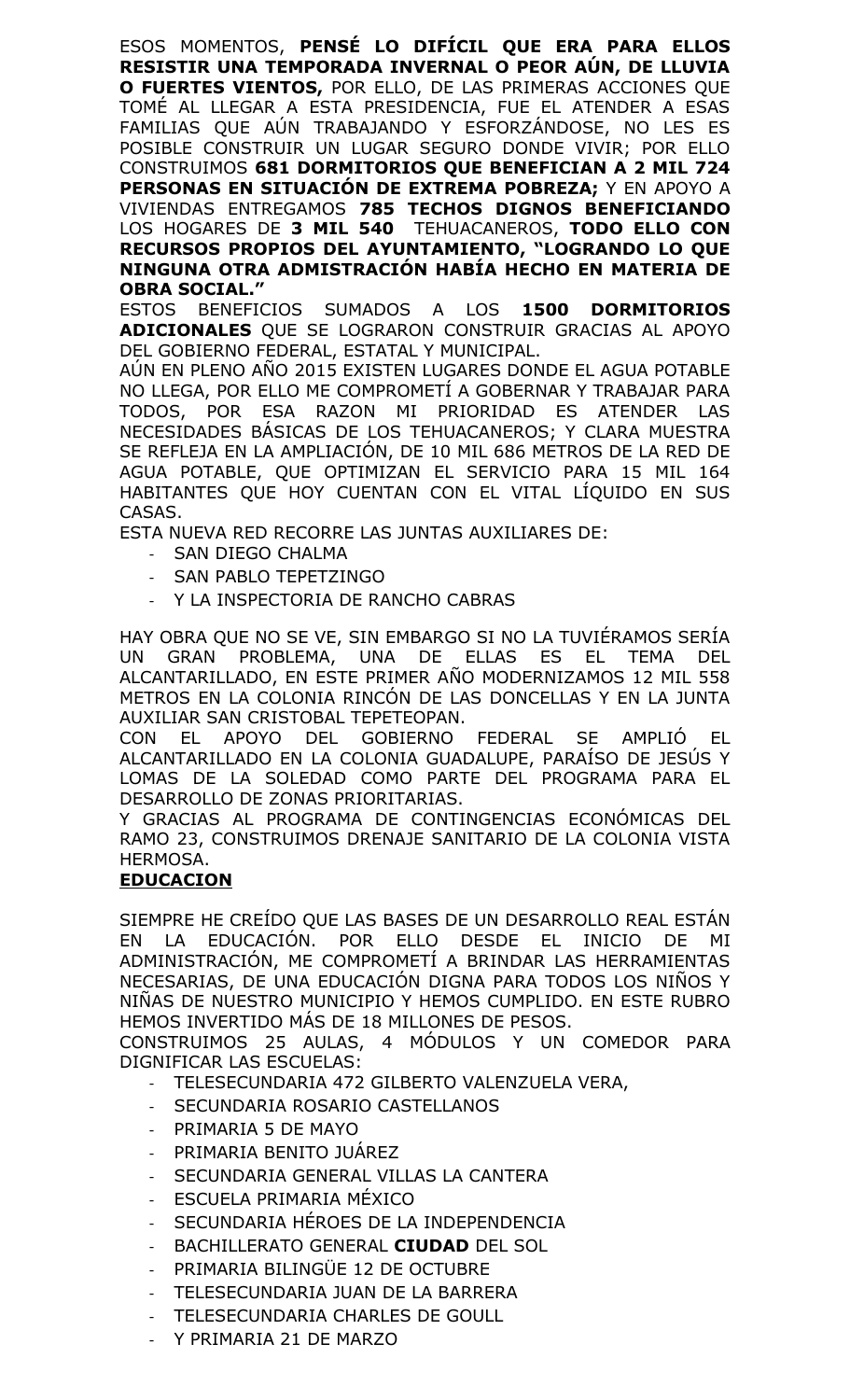CON EL OBJETIVO DE APOYAR A LA ECONOMÍA DE LAS FAMILIAS TEHUACANERAS, CON HIJOS EN NIVEL DE EDUCACIÓN BÁSICA, ENTREGAMOS **30 MIL 179 UNIFORMES ESCOLARES** EN LAS ESCUELAS PRIMARIAS PUBLICAS DE NUESTRO MUNICIPIO, PORQUE CREO FIRMEMENTE QUE NO SE DEBE EXCLUIR A NADIE DE MEJORAR SUS CONDICIONES DE VIDA Y LOGRAR SUS METAS POR SU CONDICIÓN ECONÓMICA.

HEMOS ATENDIDO A LOS GRUPOS VULNERABLES Y A LAS PERSONAS CON DEBILIDAD VISUAL YA QUE LAS CIRCUNSTANCIAS FÍSICAS NO DEBEN LIMITAR EL DESARROLLO INTEGRAL DE NUESTRA GENTE, POR ELLO EN COORDINACIÓN CON EL INSTITUTO ESTATAL PARA LA EDUCACIÓN DE LOS ADULTOS Y EL CLUB ROTARIO TEHUACÁN A.C.

IMPARTIMOS CURSOS DE ALFABETIZACIÓN PARA DÉBILES VISUALES, PARA APOYAR A 20 PERSONAS CON UN TOTAL DE 70 CLASES, PROPORCIONANDO TAMBIÉN 15 PUNZONES DE METAL PARA ESCRITURA BRAILE, 2 COMPUTADORAS CON SISTEMA OPERATIVO AUTO PARLANTE Y DESIGNAMOS UN ESPACIO PARA IMPARTIR LAS CLASES.

CON EL PROGRAMA YO SÍ VOY AL PREESCOLAR, CAPACITAMOS A 100 ALUMNOS DE SERVICIO SOCIAL DEL CBTIS N. 229 PARA VISITAR LAS VIVIENDAS E INSCRIBIR A LOS MENORES ENTRE 3 Y 5 AÑOS AL PRIMER NIVEL DE EDUCACIÓN BÁSICA.

## **SALUD**

## **"LA SALUD NO ES UN PRIVILEGIO, ES UN DERECHO DE TODOS".**

POR ELLO, DESDE EL PRIMER DÍA DE MI GESTIÓN, ME DI A LA TAREA DE ACERCAR LOS BENEFICIOS DE LA SEGURIDAD SOCIAL A TODOS AQUELLOS QUE NO CUENTAN CON NINGÚN TIPO DE APOYO EN ESTA MATERIA.

HEMOS IMPULSADO Y PUESTO EN MARCHA JORNADAS DE SALUD PARA ATENDER A LOS HABITANTES DE LAS COMUNIDADES MÁS ALEJADAS CON JORNADAS MEDICAS, EN LAS QUE SE HAN OTORGADO CONSULTAS DE:

**GINECOLOGÍA** 

- **DENTALES**
- **PSICOLÓGICAS**
- TOMA DE PAPANICOLAU
- PRUEBAS DE VIH
- MÉTODOS DE PLANIFICACIÓN FAMILIAR
- Y ESTUDIOS DE LABORATORIO TOTALMENTE GRATUITOS.

BENEFICIANDO CON ELLO A MÁS DE 230 MIL TEHUACANEROS, QUE NO HAN TENIDO QUE DESEMBOLSAR IMPORTANTES CANTIDADES PARA ATENDER SU SALUD CON UN MÉDICO PARTICULAR.

HEMOS FORTALECIDO LAS CAMPAÑAS DE AFILIACIÓN AL SEGURO POPULAR, PARA MANTENER LA COBERTURA DE LA POBLACIÓN DE TODAS LAS EDADES, PRIORIZANDO EL APOYO A GRUPOS VULNERABLES, ASÍ COMO AL (INAPAM).

LA SALUD NO SÓLO SE RESUELVE CON EL ÁREA MÉDICA, TAMBIÉN CON BUENOS HÁBITOS Y ACCIONES PREVENTIVAS PARA EVITAR PANDEMIAS, POR ELLO HEMOS BRINDADO CURSOS DE EDUCACIÓN SOBRE LA CULTURA DEL AGUA, CONTROL SANITARIO SOBRE EL LAVADO DE CISTERNAS Y CLORACIÓN DEL AGUA, ASÍ COMO DE LA CULTURA DEL RECICLADO DE BASURA.

## EN ESTE SENTIDO SE HA BENEFICIADO A LAS JUNTAS AUXILIARES DE:

- o SAN PEDRO ACOQUIACO
- o SANTA MARÍA COAPAN
- o SAN NICOLÁS TETITZINTLA
- o SAN DIEGO CHALMA
- o SAN PABLO TEPETZINGO
- o Y MAGDALENA CUAYUCATEPEC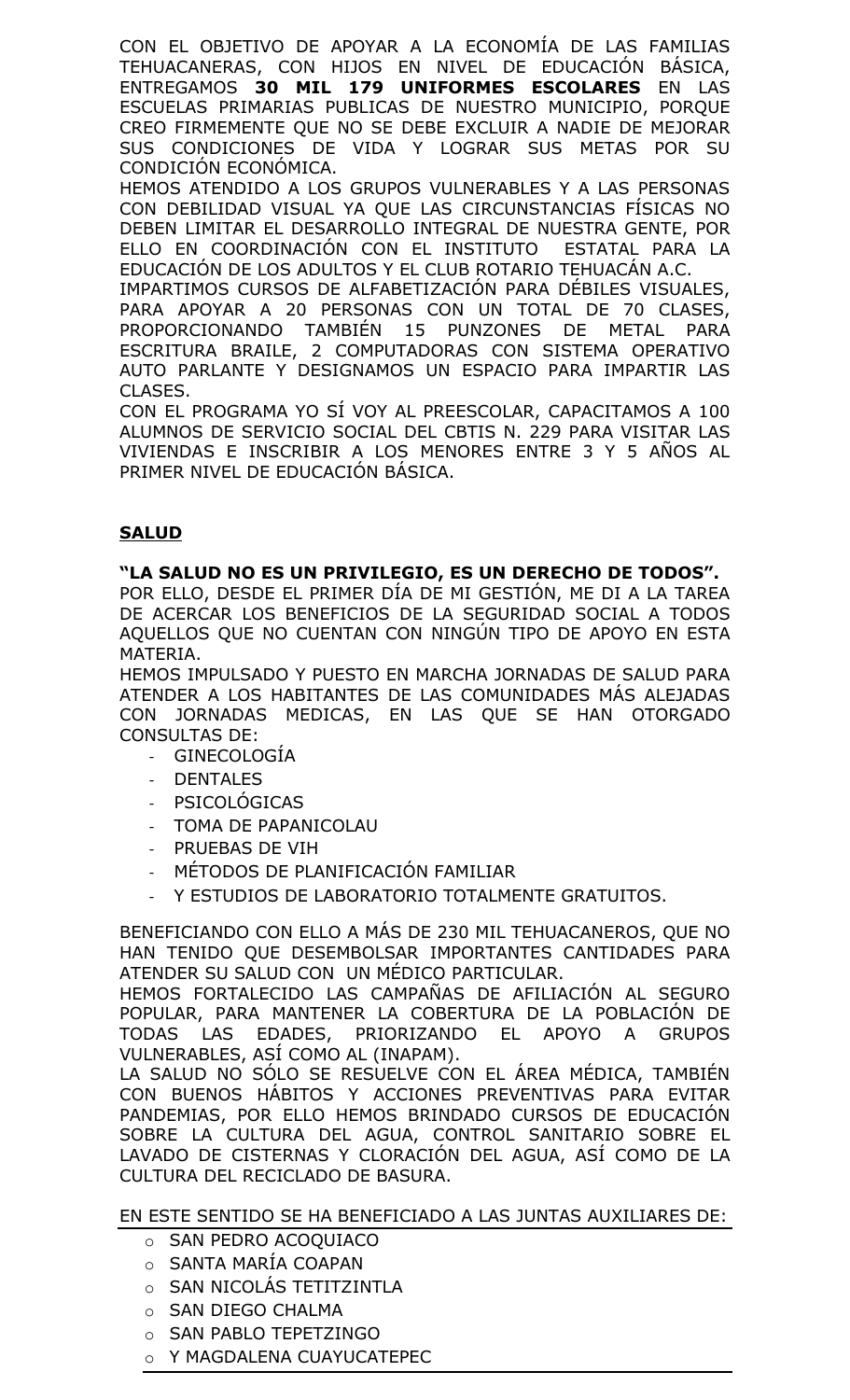- o TAMBIÉN SE HA ATENDIDO EN:
- o EL PARQUE GUADALUPE
- o EL CALVARIO
- o COLONIA IGNACIO ZARAGOZA
- o COLONIA NIÑOS HÉROES DE CHALPUTEPC Y LA UNIVERSIDAD DEL VALLE DE PUEBLA
- o ASÍ COMO EN LOS MERCADOS:
- o 16 DE MARZO
- o Y LA PURÍSIMA

HOY TENER MASCOTAS ES UNA GRAN RESPONSABILIDAD, Y TAMBIÉN REPRESENTA UN GASTO, POR ELLO, EN APOYO A LA ECONOMÍA DE LAS FAMILIAS DE TEHUACÁN REALIZAMOS UN TOTAL DE **2 MIL 321 ESTERILIZACIONES,** APLICAMOS **7 MIL 579** VACUNAS ANTIRRÁBICAS Y ATENDIMOS **960** REPORTES DE LOS HABITANTES. **REALIZAMOS 41 JORNADAS MÉDICAS** EN DIFERNTES COLONIAS, JUNTAS AUXILIARES Y ATENDIDAS **7 MIL 220** PERSONAS EN ESTAS

JORNADAS MÉDICAS.

AGRADEZCO LA SUMA DE ESFUERZOS DE PARTICULARES, QUIENES DONARON 2 PREDIOS PARA EL CENTRO DE SALUD DE MAGDALENA CUAYUCATEPEC, A LA QUE NOS SUMAMOS PARA AGILIZAR LOS TRÁMITES CORRESPONDIENTES Y BRINDAMOS EL RECURSO PARA SU CONSTRUCCIÓN.

RECOLECTAMOS 146 TONELADAS DE CHATARRA, GRACIAS A LA JORNADA DESTINADA PARA TAL EFECTO EN COLONIAS DEL MUNICIPIO, POR UNA SALUD ECOLÓGICA.

Y REMODELAMOS 2 ÁREAS DEL HOSPITAL MUNICIPAL: SALA DE URGENCIAS Y CONSULTORIOS, LO QUE BENEFICIARÁ A MÁS DE 86 MIL USUARIOS DEL NOSOCOMIO.

## **PROGRAMAS SOCIALES**

PARA GARANTIZAR LA ECONOMIA DE LAS FAMILIAS TEHUACANERAS DE ESCASOS RECURSOS Y OFRECERLES LAS BASES PARA GENERAR UN PROYECTO PRODUCTIVO QUE LES APOYE EN EL BIENESTAR FAMILIAR, PUSIMOS EN MARCHA **500** HUERTOS FAMILIARES DE TRASPATIO, COMO PARTE DE LA CRUZADA NACIONAL CONTRA EL HAMBRE.

BENEFICIANDO A **10** JUNTAS AUXILIARES, ASÍ COMO **17** COLONIAS Y LAS DOS INSPECTORÍAS:

CON LA CRUZADA NACIONAL CONTRA EL HAMBRE BENEFICIAMOS A **500** FAMILIAS DE FORMA DIRECTA Y A 2 MIL **500** DE FORMA INDIRECTA.

EN ESTE RUBRO INCREMENTAMOS EL SERVICIO DE LECHERÍAS LICONSA, AL PONER EN FUNCIONAMIENTO MÁS CENTROS DE SERVICIO EN DIFERENTES COLONIAS Y JUNTAS AUXILIARES.

DE LA MANO DEL GOBIERNO FEDERAL, ESTATAL Y MUNICIPAL, INVERTIMOS 2 MILLONES 499 MIL 995 PESOS, PARA EL DESARROLLO DE PROGRAMAS DE LA CRUZADA CONTRA EL HAMBRE.

CREAMOS TAMBIÉN **32** COMEDORES COMUNITARIOS, QUE RECIBEN APROXIMADAMENTE **2 MIL 940** PERSONAS DIARIAMENTE: MUJERES EMBARAZADAS, PERSONAS DE LA TERCERA EDAD, MADRES SOLTERAS, DISCAPACITADOS Y NIÑOS.

OTRO DE LOS PROGRAMAS QUE HEMOS IMPLEMENTADO ES EL SEGUROS DE VIDA PARA LAS JEFAS DE FAMILIA, QUE HA BENEFICIADO A 16 FAMILIAS EN COLONIAS Y JUNTAS AUXILIARES.ESTE PROGRAMA FEDERAL CONSISTE EN DAR APOYOS ECONÓMICOS MENSUALES, A NIÑOS MENORES QUE QUEDARON EN ORFANDAD POR EL FALLECIMIENTO DE LA MADRE.

QUIERO HACER UN RECONOCIMIENTO Y AGRADECIMIENTO MUY ESPECIAL AL LICENCIADO ENRIQUE PEÑA NIETO PRESIDENTE DE LA REPÚBLICA, **POR APOYARNOS CON 60 MILLONES DE PESOS,** PARA PODER EMPLEAR DE MANERA TEMPORAL A MÁS DE 15 MIL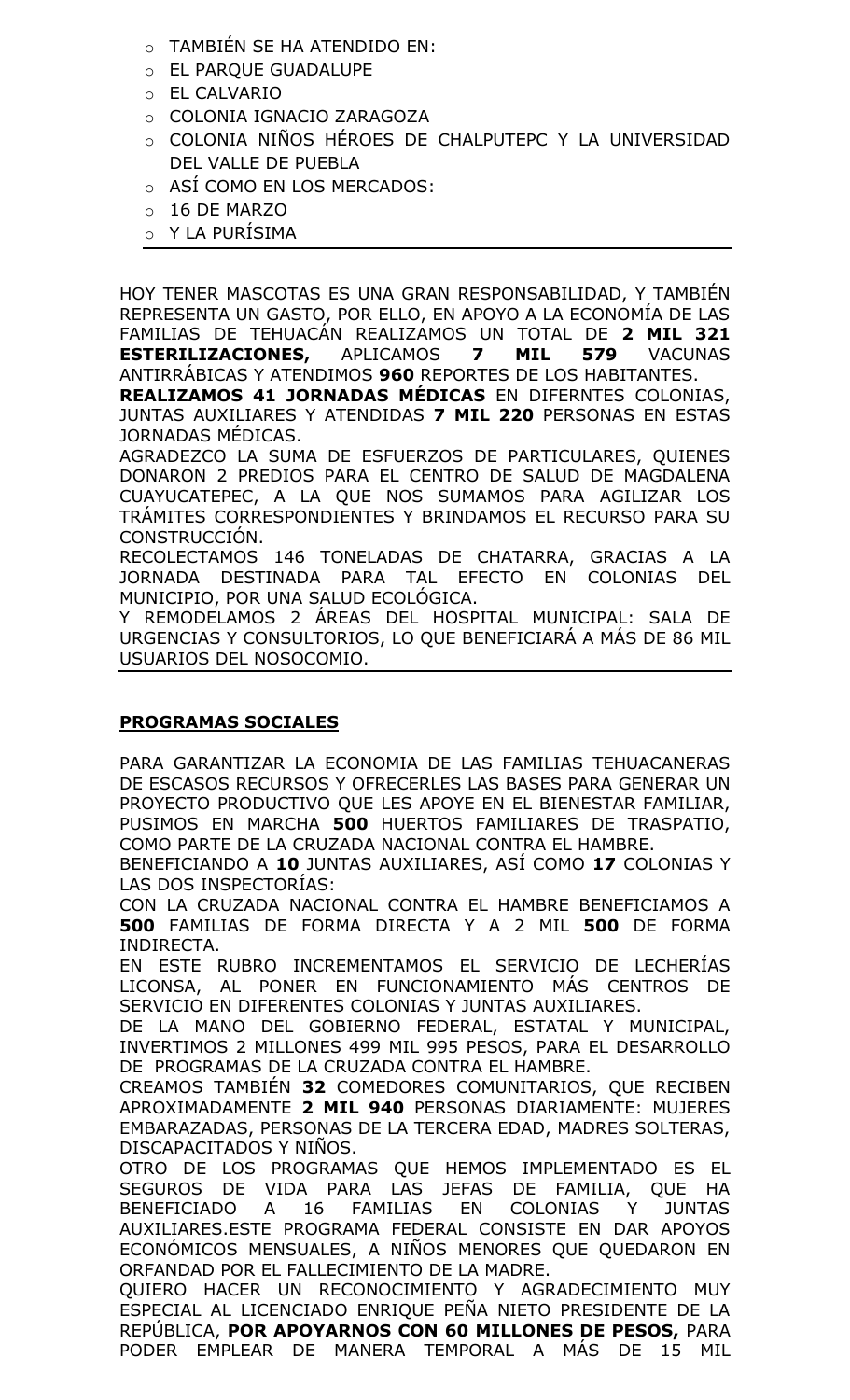TEHUACANEROS, QUE AL SER JEFES DE FAMILIA EN SU MAYORÍA, MULTIPLICARON ESTE BENEFICIO AL PODER LLEVAR SUSTENTO A CASA,PRODUCTO DEL ESFUERZO DIARIO, **PORQUE SI HAY ALGO QUE LE RECONOZCO A NUESTRA GENTE ES QUE SABEMOS TRABAJAR Y RESPONDER A LA CONFIANZA!!**

**NUESTROS ABUELITOS,** SON UNA PARTE IMPORTANTE DE NUESTRA SOCIEDAD, YA QUE SON QUIENES CON SU EXPERIENCIA, PUEDEN COMPARTIR SABIDURÍA, A LAS NUEVAS GENERACIONES Y HACER DE TEHUACÁN UN LUGAR MEJOR.

POR ELLO LANZAMOS DESDE EL 11 DE ABRIL DE 2014 EL PROGRAMA ADOPTA UN ABUELITO, CON EL QUE HEMOS PODIDO BENEFICIAR A 500 ADULTOS MAYORES, ASI COMO AQUELLAS PERSONAS QUE TIENEN ALGUNA DISCAPACIDAD, ENTREGANDO 4 MIL 711 DESPENSAS.

EN COORDINACIÓN CON ATENCIÓN A GRUPOS VULNERABLES, EL ORGANISMO OPERADOR DE SERVICIO DE LIMPIA DE TEHUACÁN (OOSELITE), EMPRESARIOS Y MÁS, HEMOS ENTREGADO: 738 APARATOS ORTOPEDICOS.

EN 2014 INVERTIMOS 9 MILLONES 381 MIL 400 PESOS EN EL DESARROLLO RURAL DE TEHUACÁN, PARA SEMBRAR DIFERENTES ESPECIES DE VEGETALES, E INSUMOS PARA EL CAMPO.

LA MENTALIDAD Y ACTITUD DE LA GENTE DE UN MUNICIPIO ES EL INGREDIENTE MÁS IMPORTANTE PARA DETONAR LA ECONOMÍA LOCAL.

POR ELLO, HEMOS APOYADO LAS IDEAS Y EL TRABAJO DE LA GENTE, QUE CON SUS MANOS, PRODUCE EL ALIMENTO QUE LLEGA A NUESTRA MESA.

ENTREGAMOS 3 MIL 500 PLANTAS DE PITAHAYAS, PARA APOYAR A 110 FAMILIAS DE SANTA CRUZ ACAPA Y MAGDALENA CUAYUCATEPEC.

HABILITAMOS LA PRESA DE VILLA ALEGRÍA.

INVERTIMOS EN LA CRÍA O ENGORDA DE GANADO OVINO PARA LA COMUNIDAD DE RANCHO CABRAS.

Y CONTRIBUIMOS CON LA COLOCACIÓN DE 60 MIL PECES EN ESTANQUES QUE AYUDEN A LA FAUNA A REPRODUCIRSE Y SER FUENTE ALIMENTICIA Y ECONÓMICA.

SEMBRAMOS 350 KILÓMETROS DE HONGOS SETAS, BENEFICIANDO A 280 FAMILIAS.

BENEFICIANDO A LAS JUNTAS AUXILIARES DE:

- SANTA MARÍA COAPAN
- SAN PABLO TEPETZINGO
- SAN DIEGO CHALMA
- SANTA ANA TELOXTOC
- MAGDALENA CUAYUCATEPEC
- SANTA CRUZ ACAPA
- SAN MARCOS NECOXTLA
- SAN NICOLÁS TETITZINLA
- SAN CRISTÓBAL TEPETEOPAN
- SANTA CATARINA OTZOLTEPEC
- SAN LORENZO TEOTIPILCO
- Y SAN PEDRO ACOQUIACO

HAY MUCHOS APOYOS EN ESPECIE QUE SE NOTAN Y BENEFICIAN A MILES DE HABITANTES, PERO AQUELLOS QUE SE VEN DIRECTAMENTE EN EL AHORRO DE LA ECONOMÍA FAMILIAR SON MUY VALIOSOS.

POR ELLO, EN SESIÓN DE CABILDO APROBAMOS POR ACUERDO CONDONAR **MULTAS Y RECARGOS PARA EL IMPUESTO PREDIAL**, BENEFICIANDO A MÁS DE 25 MIL FAMILIAS QUE HOY ESTÁN AL CORRIENTE Y QUE INCLUSO, YA VEN SUS IMPUESTOS CONVERTIDOS EN:

- OBRA PÚBLICA Y DESARROLLO URBANO - MAYOR SEGURIDAD - SERVICIOS DE SALUD -EDUCACIÓN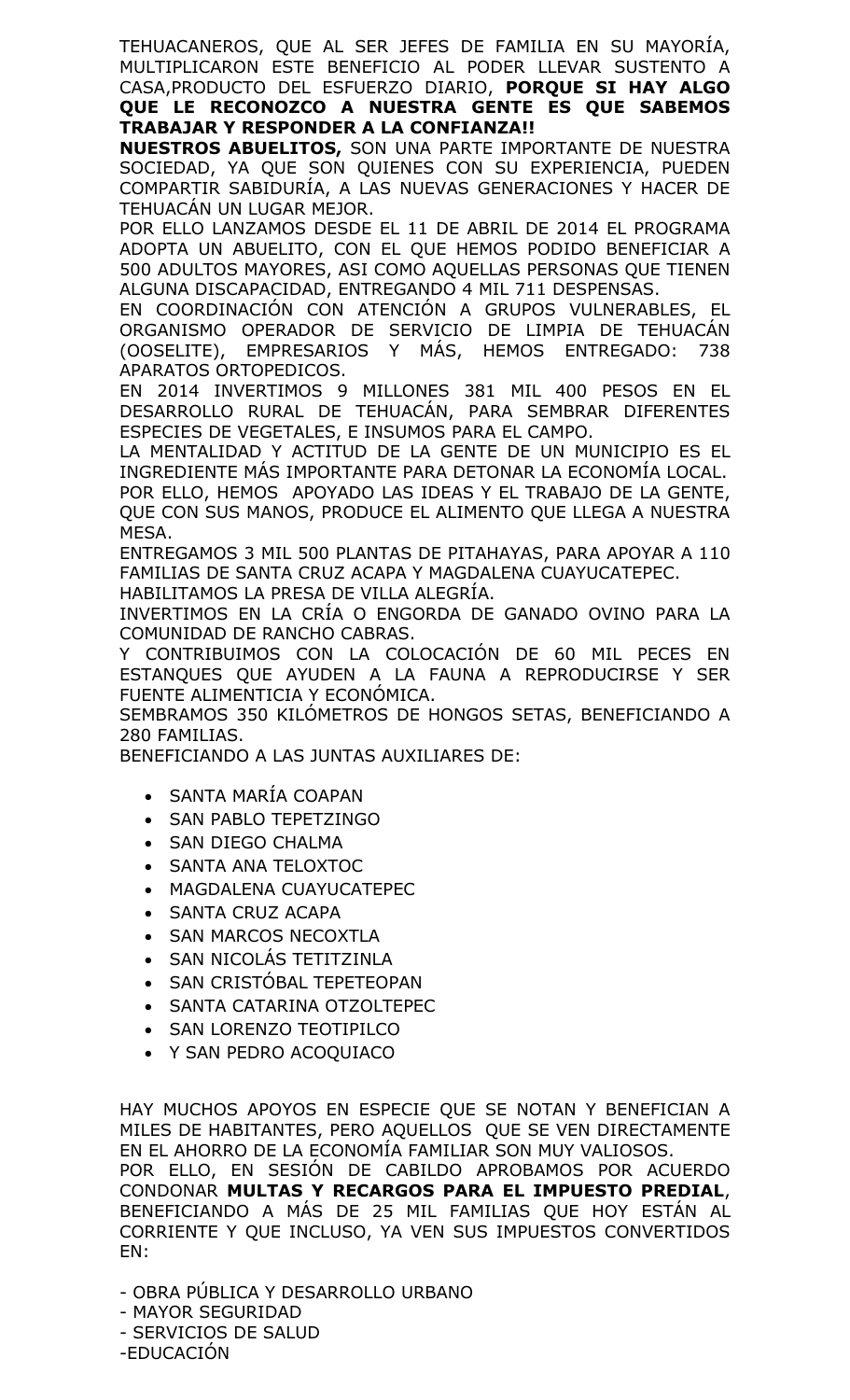-DESARROLLO ECONÓMICO Y MÁS.

APOYAR AL QUE MENOS TIENE ES EL PRINCIPAL OBJETIVO PARA ESTA ADMINISTRACIÓN, POR ELLO DECIDIMOS OTORGAR DE FORMA GRATUITA LOS PERMISOS DE CONSTRUCCIÓN O REMODELACIÓN DELOS HOGARES DE MÁS DE 5 MIL FAMILIAS TEHUACANERAS DE DIVERSAS COLONIAS, **ESOS SON APOYOS QUE SE REFLEJAN DIRECTAMENTE EN LA ECONOMÍA DE NUESTRA GENTE.**

# **TURISMO**

EL TURISMO ES UNA ACTIVIDAD ECONÓMICA DE GRAN RELEVANCIA PARA CUALQUIER MUNICIPIO, PUES ADEMÁS DE GENERAR DERRAMA ECONÓMICA, PERMITE EXPLOTAR LAS VIRTUDES CULTURALES DE CADA REGIÓN.

Y DOS SON POR EXCELENCIA, LOS EVENTOS QUE PERMITEN QUE ESTO SUCEDA:

EL FESTIVAL INTERNACIONAL DE TEHUACÁN, QUE EN ESTE 2014, LOGRÓ REUNIR A MÁS DE 30 MIL TEHUACANEROS Y VISITANTES, QUIENES DISFRUTARON DE DIVERSOS ESPECTÁCULOS ARTÍSTICOS DE TALLA NACIONAL E INTERNACIONAL.

UNO DE LOS EVENTOS QUE CONJUGA LA TRADICIÓN, GASTRONOMÍA Y NUESTRA ESENCIA ES SIN DUDA, EL TRADICIONAL FESTIVAL DE LA MATANZA.

PARA LA DOCEAVA EDICIÓN, EN EL PASADO MES DE OCTUBRE, INVERTIMOS 3 MILLONES 219 MIL 815 PESOS, EN ÉL, CONTAMOS CON MÁS DE 20 MIL VISITANTES, CON UNA OCUPACIÓN HOTELERA DEL 90 POR CIENTO,

UN INCREMENTO DEL 47.3 POR CIENTO EN RESTAURANTES Y UNA DERRAMA ECONÓMICA DE 19 MILLONES DE PESOS, LOGRANDO QUE MÁS DE 4 MIL 500 PERSONAS DEGUSTARAN EL TRADICIONAL MOLE DE CADERAS.

ADEMÁS DE LOS APOYOS EN ESPECIE, TAMBIÉN ORGANIZAMOS ACTIVIDADES CULTURALES PARA ACERCARNOS Y CONVIVIR CON LOS GRUPOS VULNERABLES.

COMO MADRE, SÉ QUE NO HAY MEJOR REGALO QUE LA SONRISA DE UN HIJO, POR ELLO SIEMPRE ME HE ESFORZADO POR DARLES A LOS PEQUEÑOS, MOMENTOS DE ALEGRÍA QUE AYUDEN A QUE SU INFANCIA SEA MÁS PLACENTERA.

EL 30 DE ABRIL CELEBRAMOS A LAS NIÑAS Y LOS NIÑOS DE TEHUACÁN. ENTREGANDO, EN COORDINACIÓN CON EL DIF, MÁS DE 10 MIL JUGUETES Y EL PASADO DÍA DE REYES, ENTREGAMOS MÁS DE 12 MIL REGALOS.

EL 10 DE MAYO CELEBRAMOS EL "DÍA DE LA MADRE", CON ACTIVIDADES CULTURALES Y OBSEQUIOS PARA LAS MAMÁS TEHUACANERAS.

ASÍ COMO EL EVENTO DEDICADO A NUESTROS ABUELITOS, QUIENES DISFRUTARON DE MANERA ESPECIAL SU DÍA.

A LO LARGO DE ESTE PRIMER AÑO DE GOBIERNO HEMOS CUMPLIDO, Y NOS FALTA MUCHO POR HACER.

AGRADEZCO AL CUERPO DE REGIDORES QUE HAN SABIDO RESPONDER COMO EQUIPO, SIEMPRE APOYANDO POR EL BIEN DE TEHUACAN,

**"GRACIAS COMPAÑEROS POR SU MADUREZ POLÍTICA Y SU ESFUERZO CONSTANTE",** 

AL GOBIERNO FEDERAL Y ESTATAL, PORQUE ME HAN RESPALDADO Y APOYADO PARA ATENDER LAS NECESIDADES DE LOS QUE MÁS LO NECESITAN, A MI EQUIPO, QUE DE MANERA CERCANA SIEMPRE HA ESTADO AHÍ PARA LUCHAR Y GANAR MUCHAS BATALLAS, A CADA INTEGRANTE DEL GABINETE MUNICIPAL, QUIERO QUE SEPAN QUE CADA UNO DE USTEDES ES IMPORTANTE, PORQUE SON UNA EXTENSIÓN DE ESTE PROYECTO QUE HOY, **TIENE EL PRIVILEGIO DE SERVIR A TEHUACÁN.**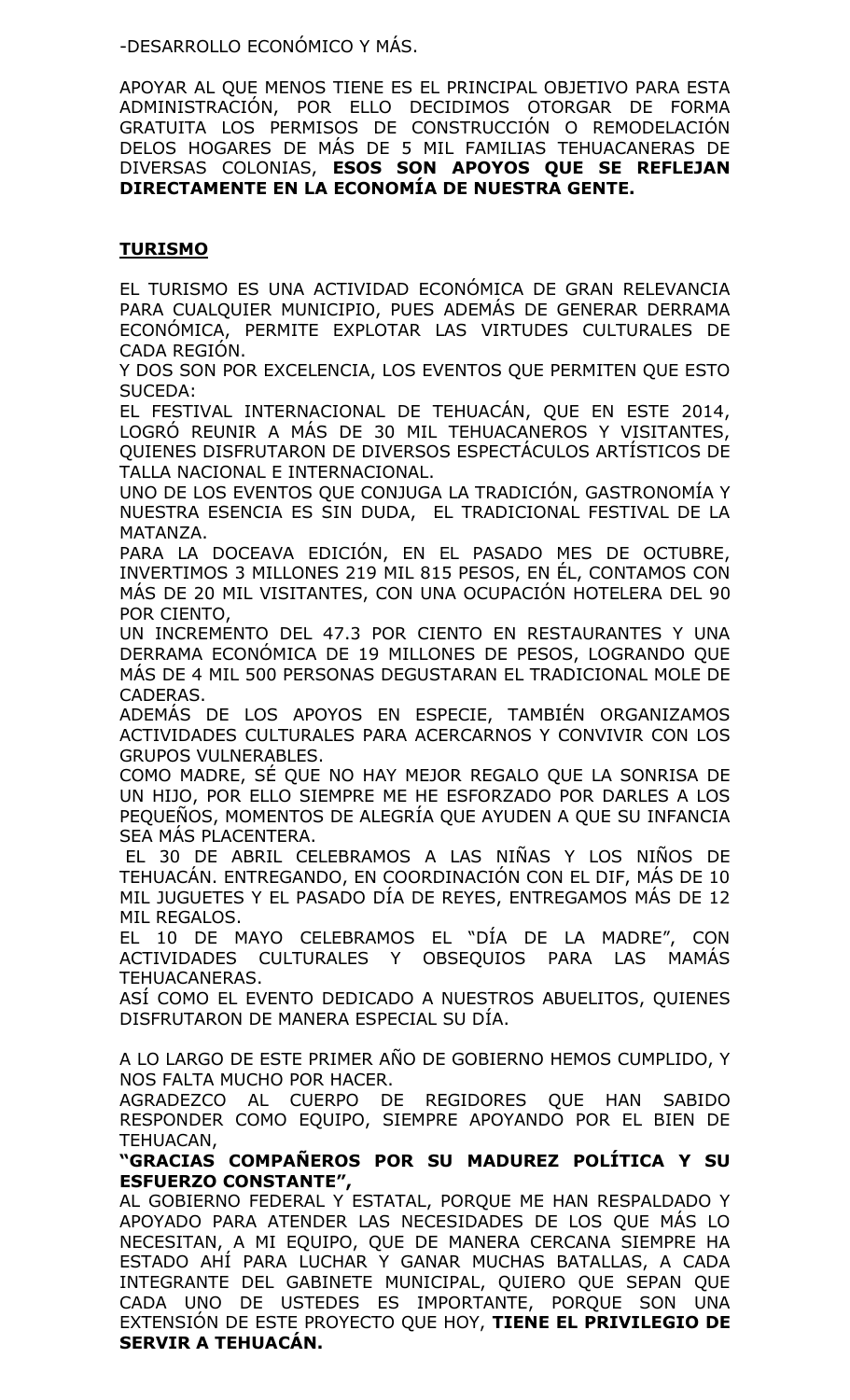DE MANERA MUY PERSONAL, QUIERO DAR GRACIAS A DIOS POR PERMITIRME LLEGAR A ESTE MOMENTO Y GUIARME EN CADA PASO.

A MI ESPOSO: ÁLVARO, GRACIAS POR COMPARTIRME TU EXPERIENCIA Y CONOCIMIENTOS, QUE HAS ACUMULADO A LO LARGO DE MUCHOS AÑOS.

A MI HIJA POR COMPRENDER LAS AUSENCIAS Y SER MI MAYOR INSPIRACIÓN,

A MI FAMILIA POR APOYARME.

"GRACIAS SINCERAS POR ACOMPAÑARME EN ESTE CAMINO DE SERVIR, Y SIN DUDA ALGUNA GRACIAS A CADA UNO DE LOS QUE HICIERON POSIBLE QUE HOY SEA PRESIDENTA MUNCIPAL, A LA GENTE DE MI QUERIDO TEHUACAN!"

COMO MUJER, ESPOSA, MADRE DE FAMILIA Y FUNCIONARIA PÚBLICA, SÉ LO QUE SIGNIFICA PREOCUPARSE POR DEJAR UN MEJOR TEHUACAN A NUESTROS HIJOS.

CAMINÉ POR CADA COLONIA, RECORRÍ Y TOQUÉ MILES DE PUERTAS PARA COMPARTIR UN PROYECTO QUE HOY, AVANZA CON PASO FIRME,Y NO ME DETENDRÉ HASTA ATENDER LAS NECESIDADES DE QUIENES CON FE Y ESPERANZA ME CONFIARON NO SÓLO SU SENTIR, SINO EL DESTINO DE ESTE MUNICIPIO.

LOS INVITO PUES, A SUMARSE, Y A QUE TODOS DEMOS LO MEJOR DE SÍ PARA CONSTRUIR JUNTOS, EL TEHUACÁN QUE MERECEMOS!!!.

### **MUCHAS GRACIAS.**

EN USO DE LA PALABRA EL LIC. JOSÉ HONORIO PACHECO FLORES, SECRETARIO DEL AYUNTAMIENTO, MANIFIESTA QUE EL C. SÍNDICO MUNICIPAL, LIC. MIGUEL ÁNGEL ROMERO CALDERON, PROCEDERÁ A DAR CONTESTACIÓN AL PRIMER INFORME DE GOBIERNO, SEGÚN LO DISPUESTO POR EL ARTÍCULO 78, NUMERAL VIGÉSIMO SEXTO (XXVI) DE LA LEY ORGÁNICA MUNICIPAL.

SEÑOR SÍNDICO MUNICIPAL, TIENE USTED EL USO DE LA PALABRA. HACE USO DE LA PALABRA EL LIC. MIGUEL ÁNGEL ROMERO CALDERON, SÍNDICO MUNICIPAL:

HONORABLE CABILDO

CON SU VENIA SEÑORA PRESIDENTA ERNESTINA FERNANDEZ MENDEZ.

SALUDO AFECTUOSAMENTE AL REPRESENTANTE PERSONAL DEL SEÑOR PRESIDENTE DE LA REPUBLICA LIC. ENRIQUE PEÑA NIETO.

SALUDO AFECTUOSAMENTE AL SECRETARIO DE SALUD DEL ESTADO, DOCTOR ROBERTO RIVERA TREWARTHE REPRESENTANTE PERSONAL DEL SEÑOR GOBERNADOR DEL ESTADO DOCTOR RAFAEL MORENO VALLE.

INVITADOS DE HONOR

MEDIOS DE COMUNICACIÓN

### CIUDADANOS DE TEHUACAN

RECIBIMOS EN TERMINOS DEL ARTICULO 91 FRACCION QUINCUAGESIMA PRIMERA DE LA LEY ORGANICA MUNICIPAL, EL PRIMER INFORME DE GOBIERNO DE LA PRESIDENTA CONSTITUCIONAL DE TEHUACÁN, SENORA ERNESTINA FERNÁNDEZ MÉNDEZ, DE LA CUAL EL CABILDO RECIBE Y DARÁ CUENTA OPORTUNA DEL MISMO PARA SUS EFECTOS LEGALES.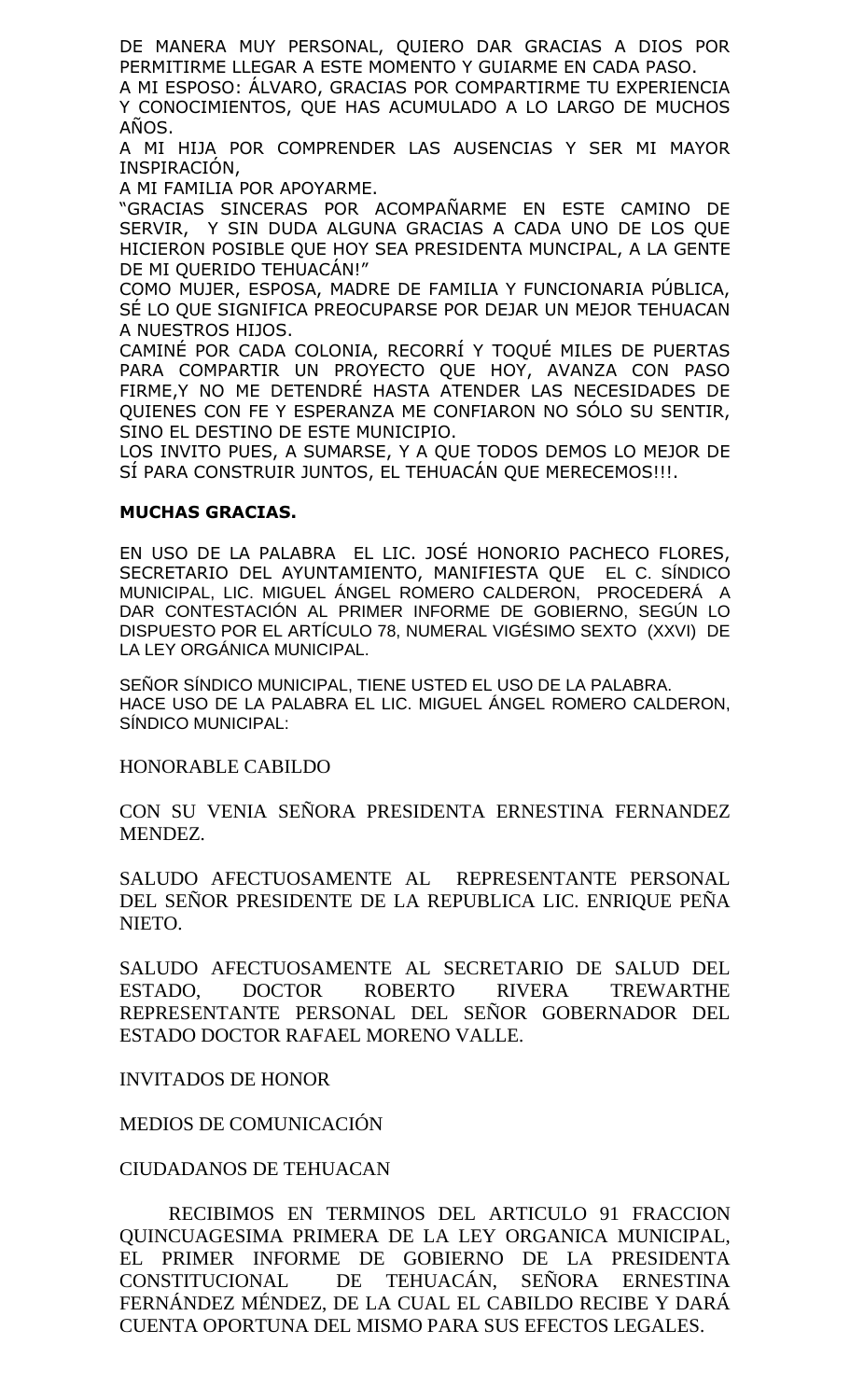ME SIENTO HONRADO DE PODER DAR CONTESTACION AL INFORME QUE HOY RINDIO ANTE LOS CIUDADANOS DE TEHUACAN LA CIUDADANA PRESIDENTA SEÑORA ERNESTINA FERNANDEZ MENDEZ EN EL PLENO EJERCICIO DE NUESTRA DEMOCRACIA.

HABLAR DESDE ESTE PODIO Y DIRIGIRSE HACIA EL PUEBLO DE TEHUACAN PARA INFORMAR EL ESTADO QUE PRESENTAN LAS FINANZAS DEL GOBIERNO MUNICIPAL, NO SOLO ES UN ACTO DEMOCRATICO, SINO LA CONFIRMACION DE QUE ESTE AYUNTAMIENTO ESTA AQUÍ INFORMANDO GRACIAS A QUE ESTA AMPARADO POR LA LEY Y LA VOLUNTAD DE LOS CIUDADANOS,

EN ESTAS CIRCUNSTANCIAS, HAGO UN LLAMADO A TODOS LOS MIEMBROS DE ESTA ADMINISTRACION MUNICIPAL, A QUE OCUPEN SUS PUESTOS DE TRABAJO, ATENTOS, VIGILANTES Y CON ENTREGA UNICA, DESDE UNA SOLA PERSPECTIVA, PARA LA UNIDAD, LA CUAL NOS LLEVARA AL BENEFICIO DEL PUEBLO DE TEHUACAN.

HAY MOMENTOS EN LA VIDA DE TODO HOMBRE O MUJER, QUE CUANDO VA CAMINANDO DEBE DETENER UN INSTANTE SU ANDAR, ESTE MOMENTO ES ESTE DIA Y, SOLO POR ESTE DIA NOS DETENDREMOS PARA VER LO QUE HEMOS AVANZADO, Y EL TRABAJO SEÑORA PRESIDENTA HA SIDO BUENO, EL TRABAJO SEÑORES MIEMBROS DEL CABILDO HA SIDO PROSPERO.

HACE 355 AÑOS, LOS NATURALES DE TEHUACAN COMPRARON EL TUITULO DE CIUDAD DE INDIOS MISMA QUE LES DIO LA POSIBILIDAD DE DIRIGIR EL DESTINO DE ESTA CIUDAD, CUYO TITULO NOS COBIJA HOY BAJO SU MISMA BANDERA, NOS SIGUEN DANDO ESA INSPIRACION PARA CONTINUAR NUESTRO CAMINO.

POR ESO, HOY ESTAMOS AQUÍ PARA ESCUCHAR NO SOLO COMO UN EJERCICIO MAS DE LA DEMOCRACIA, Y VER EL TERRENO QUE HEMOS AVANZADO, SINO EN CIERTO SENTIDO, TAMBIEN ESTAMOS AQUÍ, PARA SOLIDARIZARNOS COMO TEHUACANEROS PARA SABER QUE SE HA HECHO Y QUE FALTA POR HACER, YO LOS CONVOCO EN ESTE MOMENTO A QUE COMO TEHUACANEROS PENSEMOS ¿QUE DEBO HACER DESDE MI ESCUELA, DESDE MI TRABAJO, DESDE MI EMPRESA, QUE DEBO HACER COMO CUIDADANO POR TEHUACAN?.

QUE ESTE ENCUENTRO SEA LA PROMESA, EN QUE A TODOS LOS HOMBRES Y MUJERES DE TEHUACAN, LE SEA GARANTIZADA LA PARTICIPACION EN ESTE AYUNTAMIENTO.

HOY EN DIA, EXISTEN VOCES DE MUCHOS LADOS, VOCES CIBERNETICAS, VOCES CONTRARIAS A LA VERDAD, VOCES QUE DESCONOCEN EL ESFUERZO DE ESTA ADMINISTRACION, VOCES QUE QUIEREN LASTIMAR, NO SOLO LA CONCORDIA DE ESTA ADMINISTRACION, A ESAS VOCES, LES PEDIMOS QUE NO CESEN, QUE NO CALLEN, POR QUE CUANDO CALLEN QUERRA DECIR QUE NUESTRO ANDAR TAMBIEN SE HA DETENIDO, Y EN ESTA ADMINISTRACION NUESTRO ANDAR DEBE SER CONTINUO, Y CAMINAR TODOS JUNTOS HASTA CON LOS QUE NO QUIERAN CAMINAR JUNTO A NOSOTROS.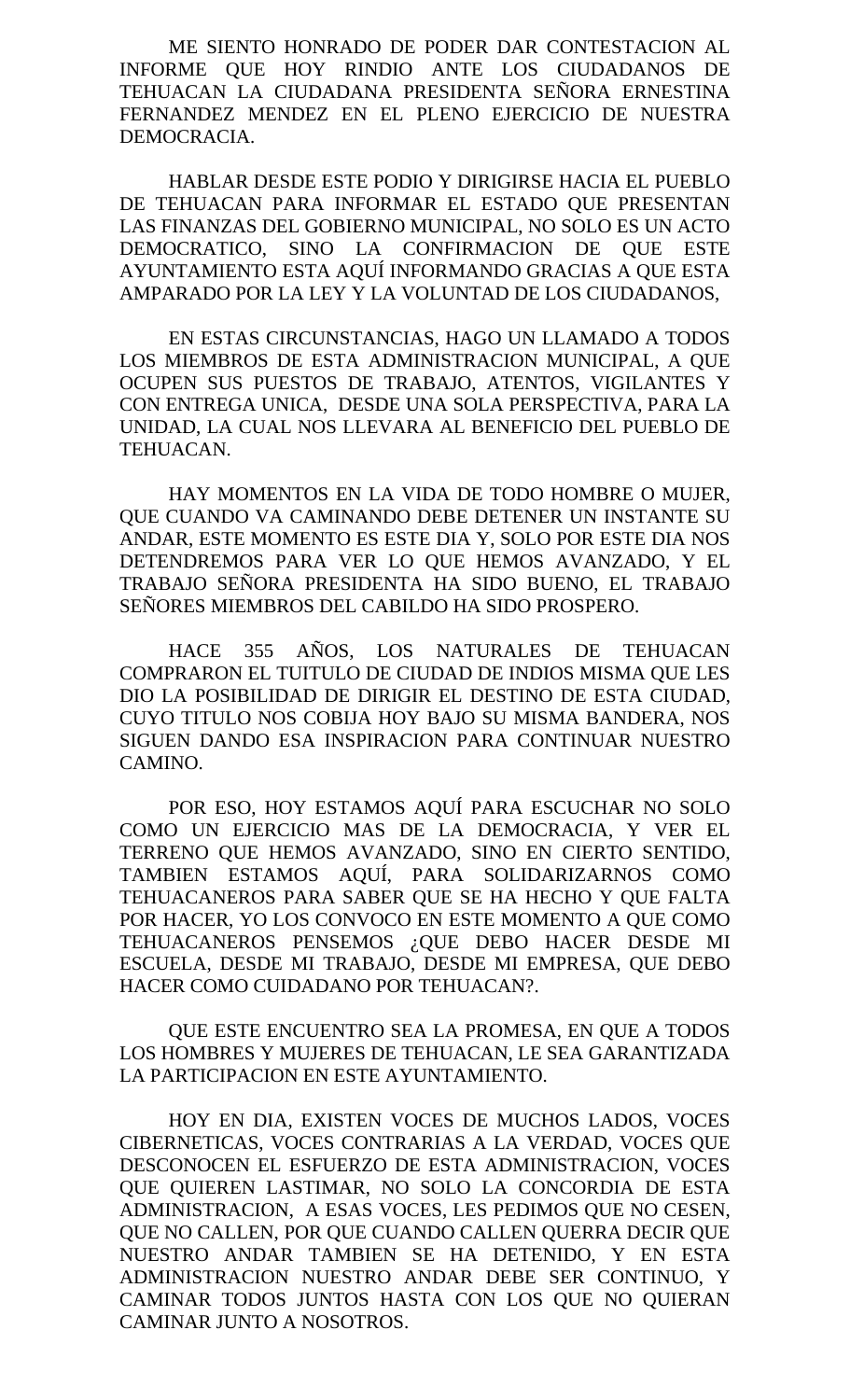CABE EN ESTE MOMENTO LA FRASE DE NUESTRO PRESIDENTE DE LA REPUBLICA LAZARO CARDENAS:

"EL GOBERNANTE QUE PRETENDE ENCAUZAR A SU PAIS HACIA LA DEMOCRACIA TIENE QUE EMPEZAR POR SER UN VERDADERO DEMOCRATA, Y DEMOSTRARLO TOLERANDO A LA OPOSICION, POR MAS CRUDA QUE SE EJERZA EN EL MITIN, EN LA PRENSA, EN LA DIATRIBA PERSONAL."

DURANTE ESTA ADMINISTRACION HEMOS TENIDO DISCREPANCIAS, CON LOS COMPAÑEROS DE CABILDO, NO ES PUES EN ESTA ADMINISTRACION UN CABILDO CALLADO Y QUIETO, PUES SI ASI LO FUESE, LAS CRITICAS NOS DIRIAN QUE ESTAMOS EQUIVOCADOS POR SER DISCIPINADOS, PUES NO EXISTIRIA EL DEBATE, PERO AHORA QUE EXISTE EL DEBATE, LAS CRITICAS NOS DICEN QUE ESTAMOS DIVIDIDOS.

SIN EMBARGO, CUANDO HEMOS DISCUTIDO Y HEMOS DISCERNIDO, ESTAMOS EJERCIENDO LA DEMOCRACIA.

ESA DEMOCRACIA QUE TANTO ANHELAMOS Y AHORA QUE LA TENEMOS DEBEMOS HACER USO DE ELLA.

NUESTRAS POSICIONES POLITICAS QUIZA NO SEAN LAS MAS COMODAS, AUNQUE NO CONCORDEMOS, AUNQUE NO COMPARTAMOS LA MISMA OPINION, POR QUE LA SOLUCION NO ES NADAMAS ESTAR UNIDOS PARA ESTAR COMODOS, SINO QUE NUESTRAS CONVICCIONES SIRVAN PARA HACER UN TEHUACAN MAS GRANDE.

ESTAMOS EN ESTA SESION DE CABILDO Y QUIERO RECORDARLES QUE AHORA CON EL RECORTE DEL CASI CUARENTA POR CIENTO EN LAS PARTICIPACIONES, POR EL PROBLEMA DE LA CAIDA DEL PRECIO DEL PETROLEO, DEBEMOS PRIORIZAR MAS EN LOS GASTOS, SIN EMBARGO NUNCA DEBEREMOS RECORTAR EL PRESUPUESTO EN SEGURIDAD, CULTURA, EDUCACION, SALUD, JUSTICIA, TECHOS DIGNOS Y ACCESO A UNA MEJOR VIVIENDA.

AHORA ES EL MOMENTO DE HACER EFECTIVO NUESTRO LEMA DE LA FE Y LA ESPERANZA, AHORA ES EL MOMENTO DE SACAR A NUESTRO MUNICIPIO ADELANTE.

DOS MIL QUINCE, NO ES UN FIN, SINO EL PRINCIPIO Y QUIENES TENEMOS LA FE Y LA ESPERANZA EN TEHUACAN, LO SABEMOS, ESTAMOS CONCLUYENDO EL PRIMER AÑO DE ESTA ADMINISTRACION, Y CON NUEVOS BRIOS PARA REDOBLAR ESFUERZOS EN LOS AÑOS QUE NOS FALTAN.

EN LO SUBSECUENTE NO HABRA NI DESCANSO NI TRANQUILIDAD, ASI ES LA POLITICA, LOS INTERESES DE GRUPO Y PERSONALES, CONTINUARAN SACUDIENDO LOS CIMIENTOS DE NUESTRA ADMINISTRACION, HASTA QUE SURJA EL ESPLENDOROSO DIA EN QUE LOS HECHOS HABLARAN POR SI MISMOS.

HAY QUIENES NOS PREGUNTAMOS COMO CIUDADANOS.

"¿CUANDO QUEDAREMOS SATISFECHOS?"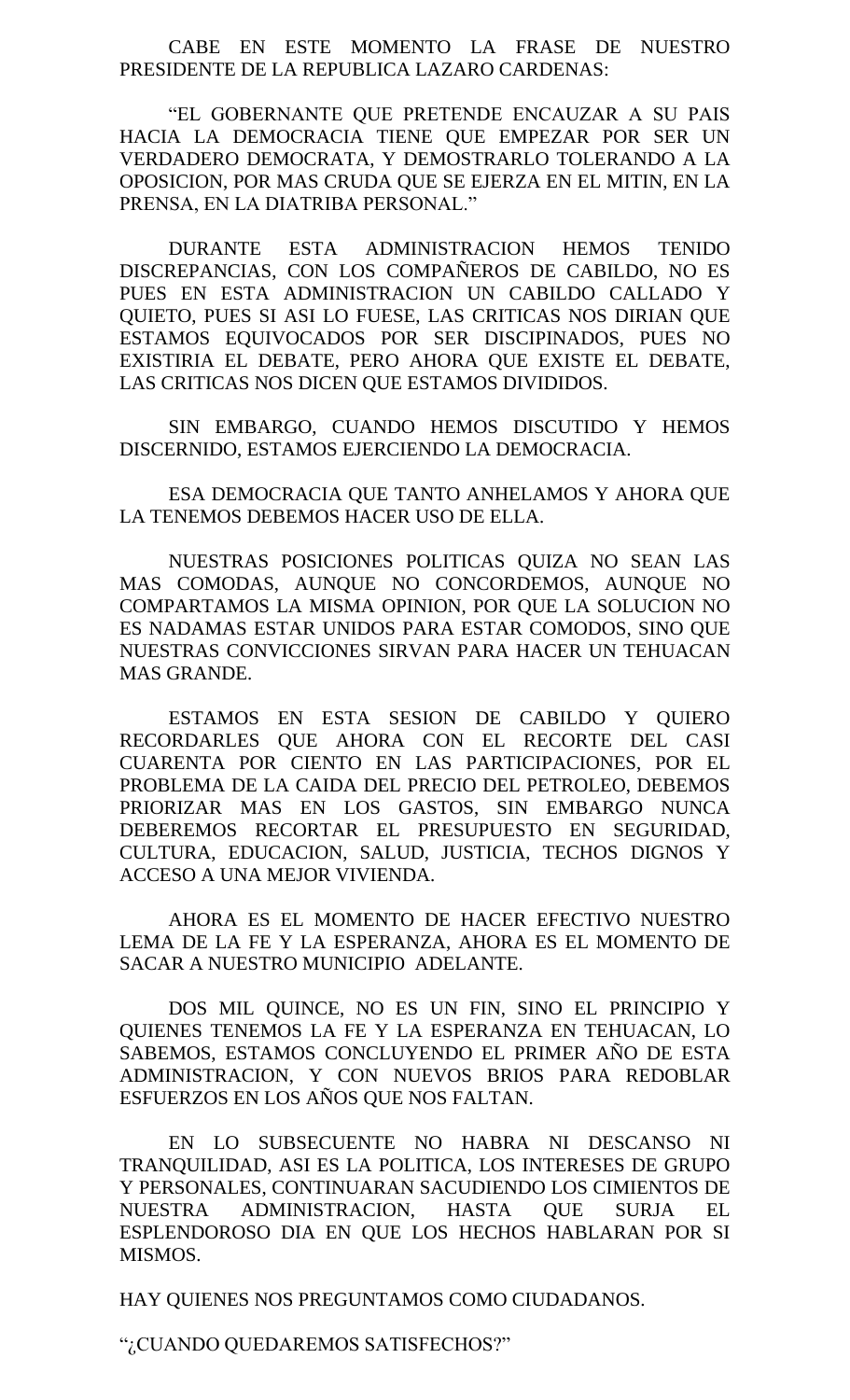NUNCA, NUNCA PODREMOS QUEDAR SATISFECHOS EN TODO, NECESITAMOS MAS ESCUELAS, MAS CALLES PAVIMENTADAS, MAS CENTROS DE PREVENCION AL DELITO, MAS SEGURIDAD, MAS TRABAJO, MIENTRAS NUESTROS CUERPOS VIVAN, NUNCA ESTAREMOS SATISFECHOS, NO PODREMOS QUEDAR SATISFECHOS, MIENTRAS EL MUNDO SE MUEVA, PORQUE TEHUACAN, ES UN CUERPO VIVIENTE, DONDE TODOS SOMOS PARTE DE EL, DONDE MUCHOS SON LA SANGRE QUE CORRE POR SUS VENAS, OTROS SU CEREBRO Y OTROS SU CORAZON, PERO COMO EN TODO CUERPO TAMBIEN HAY ENFERMEDADES QUE DEBEN SER ERRADICADAS.

### SEÑORA PRESIDENTA, HONORABLE CABILDO…

SABEMOS QUE HAY GENTE QUE NO ESTA LO SUFICIENTEMENTE COMPROMETIDA CON TEHUACAN, POR ESO TIENE USTED SEÑORA PRESIDENTA, NO SOLO EL COMPROMISO, SINO EL APOYO DE SU CABILDO, PARA QUE TOME LA FIRME DECISION DE HACER CAMBIOS EN ESTA ADMINISTRACION, QUE SEAN FAVORABLES, Y LE DE LA OPORTUNIDAD A GENTE MAS COMPROMETIDA CON TEHUACAN Y POR TEHUACAN, POR QUE AL MENOS DEBEMOS PEDIR EN ELLOS LA MISMA ENTREGA QUE REALIZA USTED SEÑORA PRESIDENTA DIA A DIA POR TEHUACAN.

LA RAZON DE ESTO ES POR QUE DEBEMOS ENTREGAR EL CIEN POR CIENTO POR QUE DEBEMOS PONER EN LA BALANZA NUESTRO TRABAJO, NO DEBEMOS PERMITIRNOS EQUIVOCACIONES, AHORA QUE TENEMOS AL FRENTRE DE NUESTRO PAIS A UN PRESIDNETE QUE LUCHA CONTRA LA VIOLENCIA Y FORTALECE LA ECONOMIA.

AGRADEZCO LA PARTICIPACION DE TODOS LOS NIVELES DE GOBIERNO, FEDERAL, ESTATAL Y MUNICIPAL, A LOS DIPUTADOS, Y DIPUTADAS, AL SEÑOR GOBERNADOR DEL ESTADO, DOCTOR RAFAEL MORENO VALLE ROSAS, A NUESTRA PRESIDENTA MUNICIPAL CONSTITUCIONAL, SEÑORA ERNESTINA FERNANDEZ MENDEZ, A LOS EMPRESARIOS, A LOS CIUDADANOS, A LOS MEDIOS DE COMUNICACIÓN, LA POSIBILIDAD DE HABERNOS UNIDOS AL TEMA TAN DELICADO COMO ES LA SEGURIDAD.

> "¡HOY TUVE UN SUEÑO! DIJO ALGUNA VEZ MARTIN LUTHER KING, PODEMOS TENER MUCHOS SUEÑOS, PERO HAGAMOS DE NUESTROS SUEÑOS LA MEJOR REALIDAD PARA TEHUACAN."

HACE USO DE LA PALABRA EL LIC. JOSÉ HONORIO PACHECO FLORES, SECRETARIO DEL AYUNTAMIENTO: RUEGO ATENTAMENTE A LOS PRESENTES, SE PONGAN DE PIE PARA ENTONAR NUESTRO HIMNO A PUEBLA:

SEÑORA PRESIDENTE COMUNICO A USTED QUE HAN SIDO TRATADOS Y AGOTADOS LOS PUNTOS SEÑALADOS EN EL ORDEN DEL DÍA Y POR LOS QUE SE DESARROLLO LA PRESENTE SESIÓN PÚBLICA Y SOLEMNE DE CABILDO, DANDO CUMPLIMIENTO ASÍ A LO ESTABLECIDO POR LOS ARTÍCULOS 91 FRACCIÓN QUINCUAGESIMA PRIMERA Y SU CORRELATIVO 78 FRACCIÓN VIGESIMA SEXTA DE LA LEY ORGÁNICA MUNICIPAL, RAZÓN